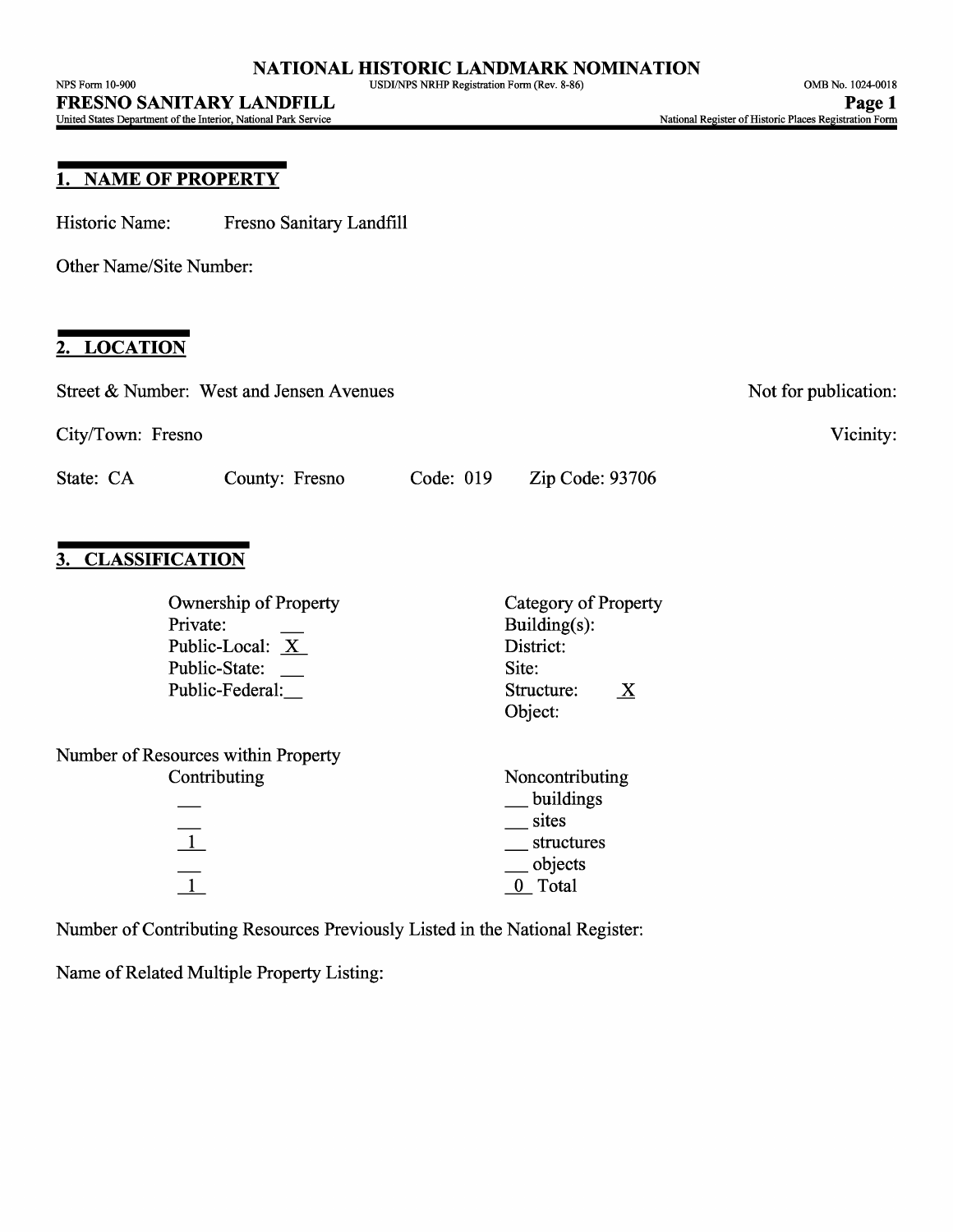### **4. STATE/FEDERAL AGENCY CERTIFICATION**

As the designated authority under the National Historic Preservation Act of 1966, as amended, I hereby certify that this \_\_ nomination \_\_ request for determination of eligibility meets the documentation standards for registering properties in the National Register of Historic Places and meets the procedural and professional requirements set forth in 36 CFR Part 60. In my opinion, the property meets does not meet the National Register Criteria.

Signature of Certifying Official Date

State or Federal Agency and Bureau

In my opinion, the property \_\_\_\_\_ meets \_\_\_\_\_ does not meet the National Register criteria.

Signature of Commenting or Other Official Date

State or Federal Agency and Bureau

## **5. NATIONAL PARK SERVICE CERTIFICATION**

I hereby certify that this property is:

- Entered in the National Register
- Determined eligible for the National Register
- Determined not eligible for the National Register
- **EXECUTE:** Removed from the National Register
- $\Box$  Other (explain):

Signature of Keeper Date of Action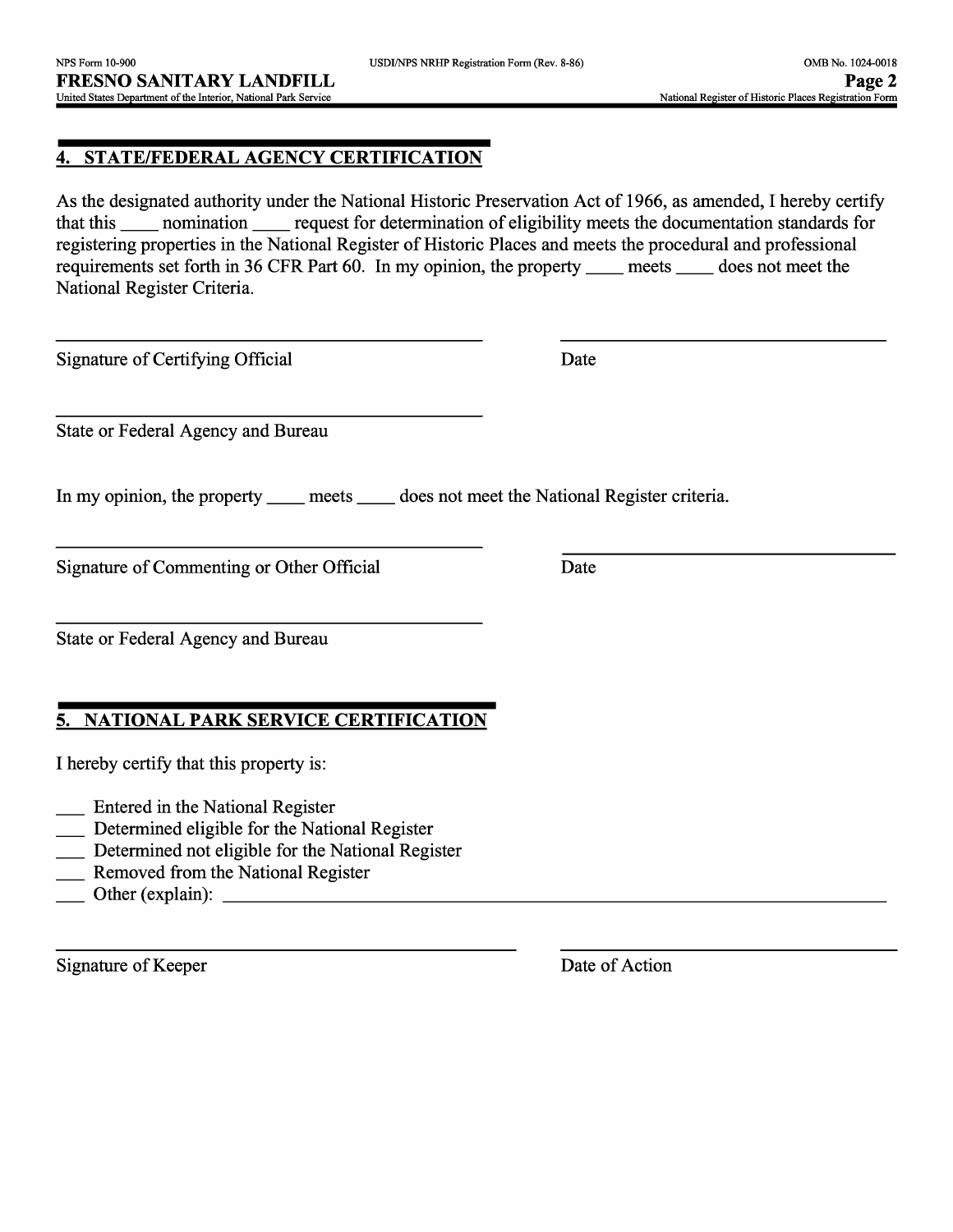## **6. FUNCTION OR USE**

| Historic: | Government | Sub: Public works |
|-----------|------------|-------------------|
| Current:  | Government | Sub: Public works |

# **7. DESCRIPTION**

Architectural Classification: Other: Sanitary Landfill

Materials: Earth

Foundation: Walls: Roof: Other: Earth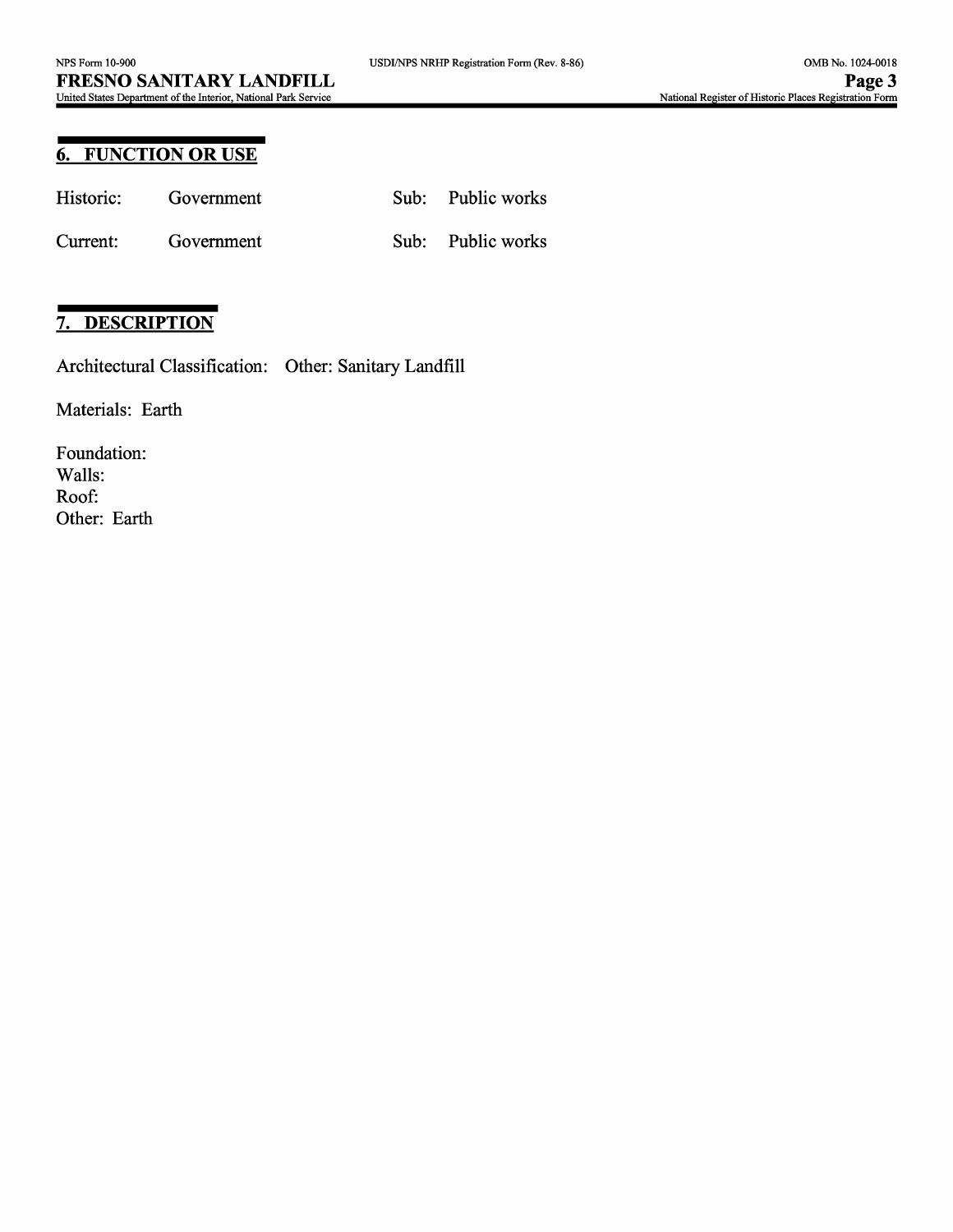### **Describe Present and Historic Physical Appearance.**

The Fresno Sanitary Landfill (FSL) is located three miles southwest of the City of Fresno, Fresno County, California at an elevation of approximately 265 feet above sea level. It is situated in the eastern San Joaquin Valley, approximately 20 miles southwest of the foothills of the Sierra Nevada Mountains and approximately 10 miles south of the San Joaquin River.

The landfill is bounded on the north by Jensen Avenue (actually a few hundred feet south), on the east by West Avenue, on the south by North Avenue, and on the west by agricultural fields beyond which is Marks Avenue. The area surrounding the landfill is flat (the natural topography is characterized by low relief at the site with slopes ranging from 0.9 to 1.9%) and primarily surface-irrigated agricultural land, with a few residences adjacent to the northern and southern boundaries. $<sup>1</sup>$ </sup>

The total area of city-owned property where the landfill is located encompasses an area of more than 290 acres. The landfill itself covers an area of approximately 140 acres, and is the parcel nominated for landmark status.<sup>2</sup> The FSL is rectangular in shape with a length of about 4,200 feet in a north-south direction and a width of about 1,250 feet along its east-west axis. Refuse has been placed to a height of from 45 to 60 feet above the surrounding grade within trenches dug lengthwise at the landfill site of about 20 to 24 feet in width each. The first trench was filled with wastes from arriving trucks, leveled, and then compacted. A second trench is dug and its dirt is used as an earthen cover for the adjacent trench filled with refuse. The dirt is then compacted on top of the refuse, and the process begins again: refuse dumped into a trench, dirt from a new trench covers the refuse, and so forth. The refuse prism extends to about 25 to 35 feet below the surrounding grade. However, in the earliest days of the landfill the prism only extended 10 to 12 feet below grade. (The location where the grades converged inward was the area last filled, but due to closure it was never completely filled.) Side slope gradients range from ten horizontal to one vertical (10:1) on the east side, and as steep as 2:1 on the west side. The top surface has a flat gradient of approximately 30:1, sloping outward from the center with exception of a small (approx. 200' by 400') area in the middle of the landfill where gradients converge inward. Groundwater depth varies between 52 and 59 feet below the surface. The landfill cover soils consist of dense, orange-brown silty sand in which sparse native grasses took hold, but grading along the top of the landfill in 1992 resulted in large portions of landfill being without vegetation. The photographs provided with this nomination show the top and side of the landfill with random patches of grasses and large areas of compacted soil.<sup>3</sup>

<sup>&</sup>lt;sup>1</sup>The FSL is located precisely in the eastern half of Township 14S, Range 20E, Section 19 (Mount Diablo and Meridian). See Camp Dresser & McKee, Inc., City of Fresno: Fresno Sanitary Landfill: Remedial Investigation Report. Final (Walnut Creek, CA: Camp Dresser & McKee, Inc., May 20, 1994), 1-3 to 1-5; U.S. Environmental Protection Agency, Fresno Sanitary Landfill: Superfund Site, Removal Action No. 1 (U.S. EPA. Region IX, n.d.).

<sup>&</sup>lt;sup>2</sup>GeoSyntec Consultants, Final Remedial Action Work Plan: Construction and Operations Activities for Operable Unit 1: Fresno Sanitary Landfill. Fresno. California (Walnut Creek, CA: GeoSyntec Consultants, March 3, 1999), 1-1; GeoSyntec Consultants, Design of Source Control Operable Unit: Fresno Sanitary Landfill, Fresno, California Volume I: Design Report (Walnut Creek, CA: GeoSyntec Consultants, March 24, 1997), 1-2; Camp Dresser & McKee, Inc., City of Fresno: Fresno Sanitary Landfill: Remedial Investigation Report, Final, 1-3.

<sup>&</sup>lt;sup>3</sup>Camp Dresser & McKee, Inc., City of Fresno: Fresno Sanitary Landfill: Remedial Investigation Report, Final, 1-3; Camp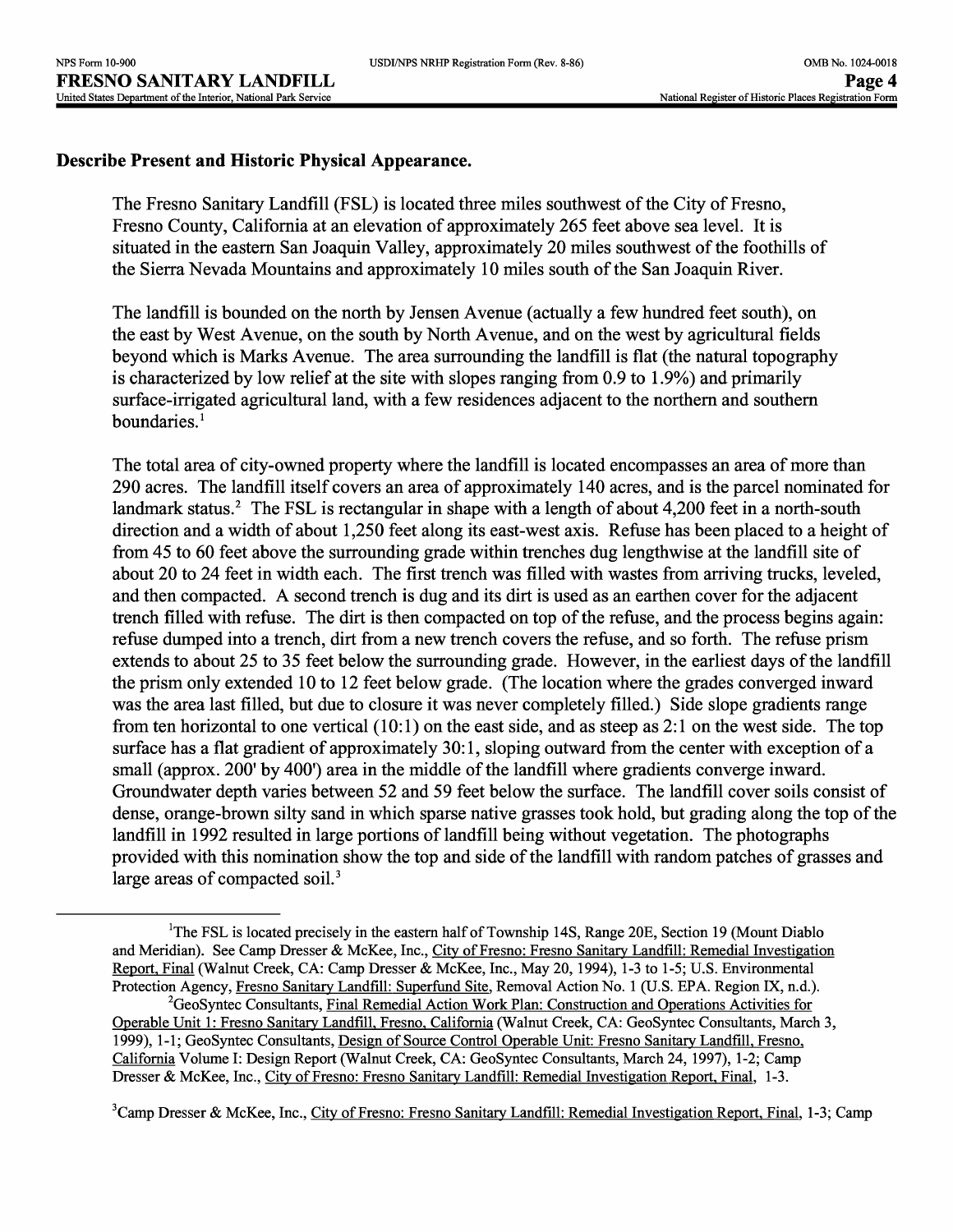Unconsolidated alluvial sediments composed of silt, sand, clay, and gravel originating in the Sierra Nevada Mountains to the east, underlie the landfill and are several thousand feet in thickness. Below these sentiments are older Tertiary sedimentary rocks which overlay igneous basement rocks. The total sedimentary thickness in the vicinity of the landfill is over 24,000 feet.<sup>4</sup>

Fresno Colony Canal passes close to the east edge of the landfill supplying irrigation water to area farmers. The canal is unlined in the vicinity of the FSL, but a concrete water supply pipeline bisects the fill in an east-west direction along the approximate alignment of Annadale Avenue. The pipeline is 18 inches in diameter and placed below the landfill solid waste just below the surrounding grade elevation, and terminates just west of the west fill boundary.<sup>5</sup>

Between the opening in 1937 and its close in 1987, the FSL accepted municipal solid waste (MSW) from the City of Fresno. While the wastestream composition varied over the years as packaging styles and the material use changed, the MSW likely included materials such as food waste, paper and packaging materials, metal containers, glass, rubber, wood, leather, plastics, and some household cleaning chemicals, pesticides and herbicides, and automobile battery boxes. 6 The landfill was also open to the public for the disposal of tree trimmings and a variety of rubbish (inorganic materials). The overall average total waste stream at the FSL consisted of approximately 16,500 tons of MSW per month. The total waste quantity in-place is between 4.7 and 8.0 million tons or 7.9 million cubic yards.<sup>7</sup>

No records were kept on the types of waste accepted (hazardous or otherwise), other than billing receipts. City trucks, however, were seen disposing of petroleum products and solvents in the landfill. Records indicate that from the late 1950s to the mid-1960s, the FSL received battery acid that reportedly was regularly disposed of twice a week by 1,600 gallon tank trucks from a smelter supply company, a division of NL Industries.<sup>8</sup> According to an Emcon report, the FSL also accepted approximately 500 pounds of waste per day from local convalescent homes and from the Fresno Dialysis Center, with the approval of the County Health Department. However, the time period is not known for this dumping practice.<sup>9</sup>

<sup>5</sup>Camp Dresser & McKee, Inc., City of Fresno: Fresno Sanitary Landfill: Remedial Investigation Report, Final, 1-4.

8U.S. Environmental Protection Agency, Fresno Sanitary Landfill: Superfund Site. Removal Action No. 1,3; Camp Dresser & McKee, Inc., City of Fresno: Fresno Sanitary Landfill: Remedial Investigation Report, Final, 1-8.

<sup>9</sup>Camp Dresser & McKee, Inc., Investigation and Feasibility Study for Fresno Sanitary Landfill, 2.

Dresser & McKee, Inc., Investigation and Feasibility Study for Fresno Sanitary Landfill (Walnut Creek, CA: Camp Dresser & McKee, Inc., 1990), 1; Jim Martin, e-mail message to author, March 12, 2000.

<sup>4</sup>U.S. Environmental Protection Agency, Fresno Sanitary Landfill: Superfund Site, Removal Action No. 1, 2. For more detail on the geology of the region, see Earth Sciences Associates, Phase I: Geologic and Hydrogeologic Investigation of the Fresno Landfill (Palo Alto, CA: Earth Sciences Associates, December, 1998).

<sup>&</sup>lt;sup>6</sup>For types and amounts of typical materials disposed of by residential and commercial customers in the United States, see Martin V. Melosi, Garbage in the Cities: Refuse, Reform, and the Environment, 1880-1980 (College Station, TX: Texas A&M University Press, 1981), 23-24, 194; Melosi, The Sanitary City. 398.

<sup>7</sup>Camp Dresser & McKee, Inc., Final Administrative Order No. 90-24: Sampling and Analysis Plan for Fresno Sanitary Landfill, Fresno, California (Walnut Creek, CA: Camp Dresser & McKee, Inc., July 12, 1991), 2-1; Camp Dresser & McKee, Inc., Investigation and Feasibility Study for Fresno Sanitary Landfill, 2-3; (GeoSyntec Consultants, Final Remedial Action Work Plan: Construction and Operations Activities for Operable Unit 1: Fresno Sanitary Landfill, Fresno, California, 1-2; Jim Martin, e-mail message to author, March 12, 2000.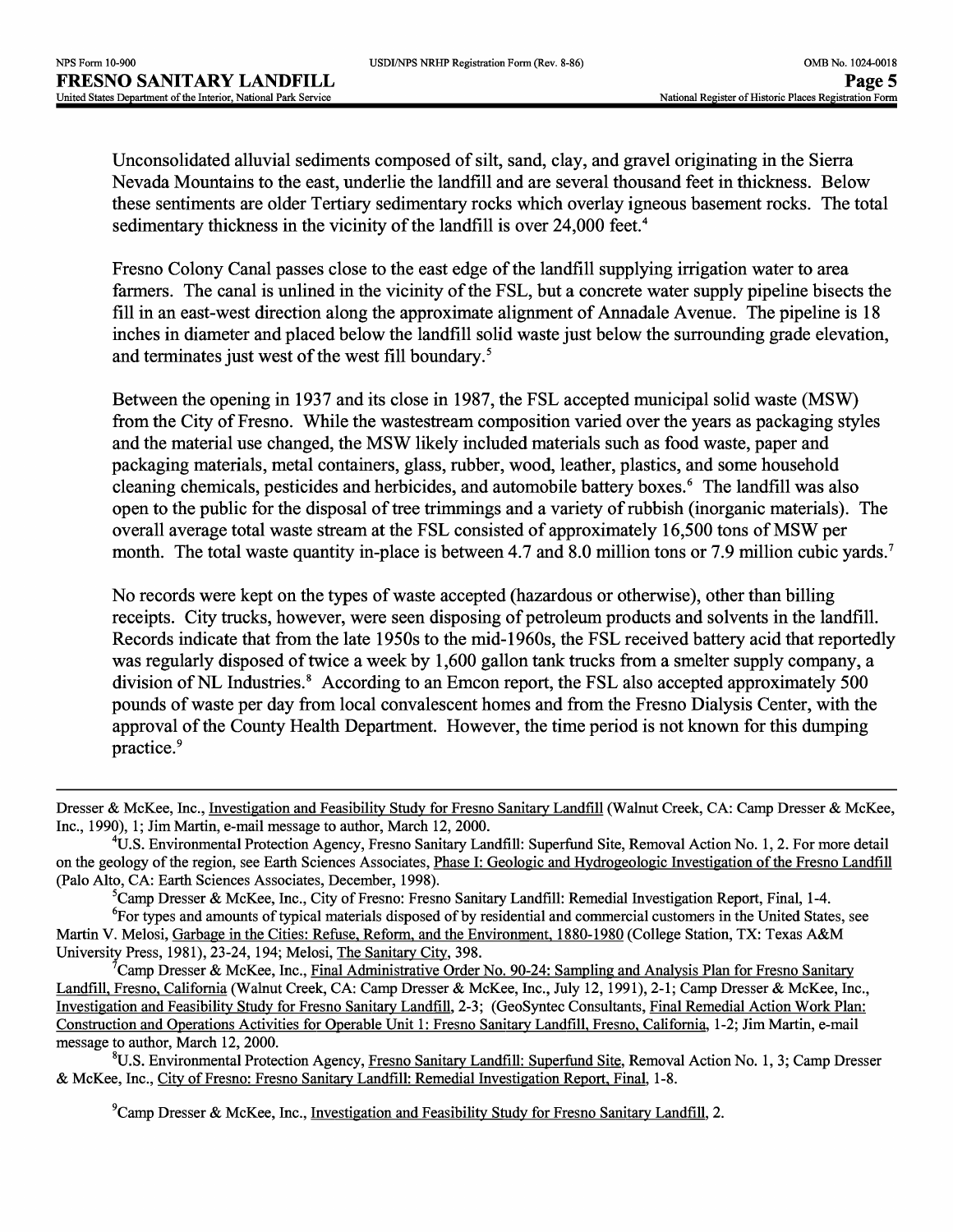The FSL contained no liners, containment structures, leachate collection systems, or leak detection systems upon its original construction. In subsequent investigations, leading to and after its closure, at least 20 hazardous substances were found in the groundwater at the site, including volatile organic compounds (VOCs) such as vinyl chloride (at levels exceeding federal and state action levels) and trans-1, 2-dichloroethene. There also was a migration of methane off-site indicating high concentrations of methane gas production within the landfill.<sup>10</sup>

### Historical Integrity

The operation began in the north section of the landfill in 1937. In its early years of operation, the FSL was primarily located north of Annadale Avenue. The city expanded the landfill to south of Annadale in 1945. The original 20 acre site had been expanded several times. In 1966, the site was 100 acres (the exact maximum size then allowed for a detached annexation). In 1969, the city acquired additional land extending down North Avenue, bringing the landfill to its present size of 140 acres. In 1977-78, the city continued to operate its landfill after negotiations for use of a privately owned site, initiated by private interests, proved unsuccessful.<sup>11</sup> The FSL officially closed on June 30, 1987, as the nation's oldest operating landfill with a closure ceremony attended by 75 people. <sup>12</sup>

Changes in federal law, especially after 1970, placed much higher environmental standards on landfills than those considered in the 1930s and 1940s. The Resource Conservation and Recovery Act (RCRA), passed in 1970 and subsequently expanded, gave the Environmental Protection Agency extensive regulatory authority over municipal solid waste, particularly in the design and operation of landfills and incinerators. Under the Comprehensive Environmental Response, Compensation and Liability Act (CERCLA), which established the Superfund program, landfills were subject to stricter regulation and financial liability. The 1984 amendments, in particular, attempted to tighten standards with respect to landfills.<sup>13</sup>

The FSL was first evaluated by the Superfund program as a result of a notification filed by the City of Fresno Solid Waste Management Division on May 27, 1981. The city began the process of closing the landfill by filing a Negative Declaration with the California Regional Water Quality Control Board in August, 1981. The problem of methane gas was first identified in June 1983 when Fresno City Public Works Department and the County Health Department conducted a preliminary investigation using portable equipment. The California Department of Health Services conducted a preliminary inspection of the site in June, 1984 in response to complaint letters from nearby residents. (An intermediate Assessment had determined that off-site migration of methane gas and a variety of volatile organic

<sup>&</sup>lt;sup>10</sup>Administrative Consent Order in the Matter of Fresno Sanitary Landfill, City of Fresno, U.S. EPA Docket No. 90-22 (n.d.), 5- 6; U.S. Environmental Protection Agency, Fresno Sanitary Landfill: Superfund Site, Removal Action No. 1, 2-3.

 $11$ GeoSyntec Consultants, Final Remedial Action Work Plan: Construction and Operations Activities for Operable Unit 1: Fresno Sanitary Landfill, Fresno, California, 1-2; U.S. Environmental Protection Agency, Fresno Sanitary Landfill: Superfund Site, Removal Action No. 1,3; Jim Martin, e-mail message to author, March 9, 2000.

<sup>&</sup>lt;sup>12</sup>Irwin Speizer, "Dump Closes a Long Career," Fresno Bee, July 1, 1987, A1.

<sup>&</sup>lt;sup>13</sup>Martin V. Melosi, "Historic Development of Sanitary Landfills and Subtitle D," Energy Laboratory Newsletter 31 (Spring 1994): 22-23.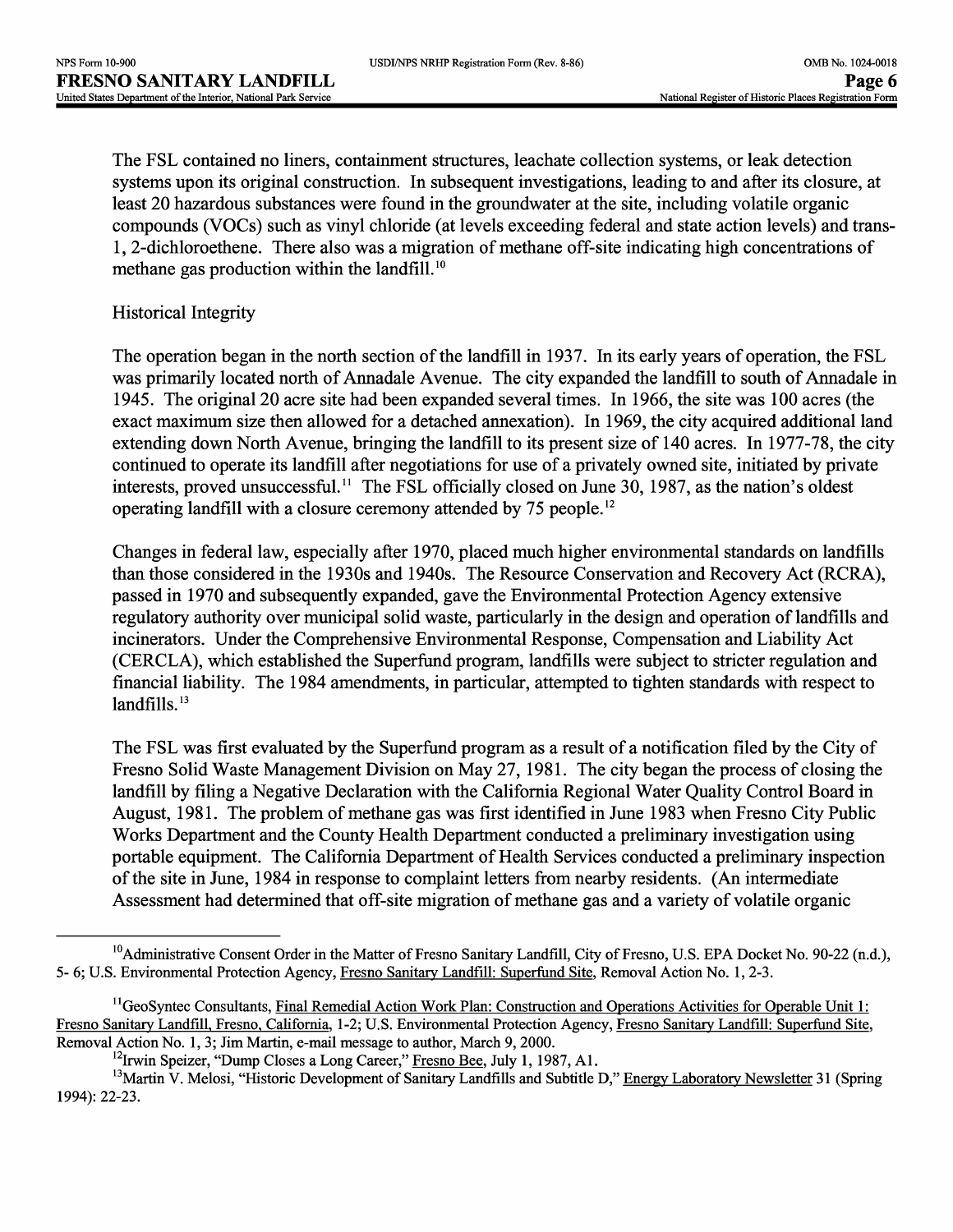chemicals in the groundwater had been documented.)<sup>14</sup> On October 4, 1989, the site was placed on the National Priorities List of Superfund Sites as defined in Section 105 of the Comprehensive Environmental Response, Compensation and Liability Act (CERCLA). <sup>15</sup>

Since the landfill closure in 1987, some modifications to the site have occurred, including the addition of one water well in the west-central portion of the landfill, and a second water well in the east-central portion of the fill. A vacuum system on the methane barriers was installed by the city sometime between September, 1990 and August, 1991. More recently, a weighing scale and scale house were removed, and the two water wells were filled in and destroyed.<sup>16</sup> Over the course of the years, the landfill was subject to several investigations of ground water contamination.<sup>17</sup>

In March, 1999, the Fresno City Council voted to request bids to convert a portion of the overall landfill site into a sports complex, calling for nine full-size soccer field, six smaller soccer fields, six full-size softball fields, and a lake approximately 300 by 100 yards and 18 to 20 feet deep. These features were

<sup>15</sup>On September 19, 1990 the United States Environmental Protection Agency (EPA) issued Administrative Order No. 90-19 directing the city to apply a vacuum to the existing methane barriers and to develop a system for controlling gas over the entire site (this was modified on February 15, 1991, eliminating the requirement to install a facility gas control system). Also in 1990, the EPA's Technical Assistance Team sampled soil gases beyond the methane barriers for VOCs. Methane and VOCs were detected in soil gas samples collected in 1991, 1992, and 1993 to maximum distances of 500 feet (methane) and 1,000 feet (VOCs) from the landfill perimeter. Beginning in 1994, a subsurface and geologic evaluation was performed as part of the predesign investigation for the future closure of the FSL in order to evaluate the existing cover conditions. GeoSyntec Consultants, Final Remedial Action Work Plan: Construction and Operations Activities for Operable Unit 1: Fresno Sanitary Landfill Fresno. California. 1-2 to 1-3. See also Camp Dresser & McKee, Inc., Final Administrative Order No. 90-24: Sampling and Analysis Plan for Fresno Sanitary Landfill. Fresno. California. 2-2 to 2-3; Administrative Consent Order in the Matter of Fresno Sanitary Landfill, City of Fresno, U.S. EPA Docket No. 90-22, 5-6. For more on the methane barrier, see Camp Dresser & McKee, Inc., Fresno Sanitary Landfill: South Methane Barrier System: Start-Up (Walnut Creek, CA: Camp Dresser & McKee, Inc., November 3, 1991), 1; Camp Dresser & McKee, Inc., Fresno Sanitary Landfill, Administrative Order (Docket No. 90-19): Methane Barrier Vacuum System Plan (Walnut Creek, CA: Camp Dresser & McKee, Inc., November 15, 1990), 1-2; Camp Dresser & McKee, Inc., City of Fresno: Fresno Sanitary Landfill: Remedial Investigation Report, Final, 1-4.

<sup>16</sup>Subsurface methane barriers (trenches) exist just outside the north and south ends of the landfill and have related aboveground PVC piping and blower stations. The barrier to the north is 400 feet in length and the one to the south is 650 feet Camp Dresser & McKee, Inc., City of Fresno: Fresno Sanitary Landfill: Remedial Investigation Report, Final. 1-4; Camp Dresser & McKee, Fresno Sanitary Landfill. Administrative Order (Docket No. 90-19): Methane Barrier Vacuum System Plan (Walnut Creek, CA: Camp Dresser & McKee, Inc., November 15, 1990), 1.

 $17$  BSK and Associates provided initial assessment of groundwater contamination and methane migration in 1983. Six groundwater monitoring wells ("W" series) were installed around the perimeter of the FSL; in 1987 they installed more wells ("UW" and "DW" series) around the perimeter and drilled temporary boreholes for sampling groundwater. Kenneth D. Schmidt and Associates installed and developed a pilot extraction/pumping well (EW1) near the southwest corner of the landfill to investigate aquifer characteristics at the site in 1987. Earth Sciences was retained by the city in 1988 to refine and expand a geologic and groundwater database at the site. They installed an observation well (OW1) and more monitoring wells ( MW series) adjacent to the FSL. Camp Dresser & McKee, Inc., Investigation and Feasibility Study for Fresno Sanitary Landfill. 4-5. For additional 1989 studies see Camp Dresser & McKee, Inc., City of Fresno: Fresno Sanitary Landfill: Remedial Investigation Report. Final. 1-10 to 1-13. For more detail on the range of investigations, see Camp Dresser & McKee, Inc., Revised Final Remedial Investigation and Feasibility Study Work Plan for Fresno Sanitary Landfill, Fresno, California (Walnut Creek, CA: Camp Dresser & McKee, Inc., July 24, 1991), 2-4.

 $14$ An initial methane monitoring system consisting of 17 methane-monitoring wells was installed, expanded to 24 as part of further investigations. In November 1984, the city installed methane migration barriers along the northern and southern boundaries of the landfill (Barriers are trenches 26 feet deep, containing a vertical sheet of plastic and filled with rock; trenches have two horizontal perforated poly vinyl chloride pipes at depths of 12 and 19 feet venting to the surface.)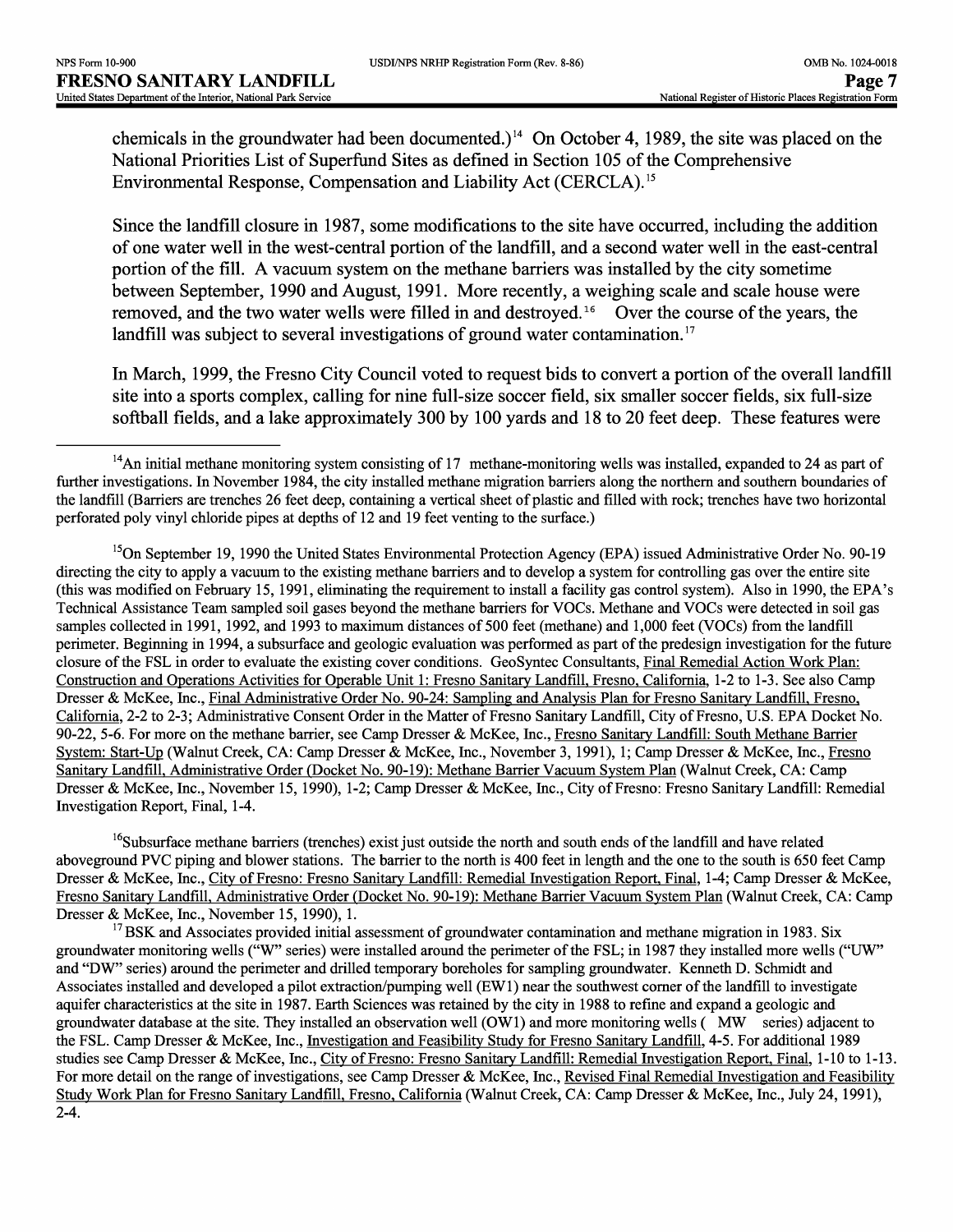to be added to the city-owned land encompassing the landfill-outside the proposed boundary of the historic designation-but not on the landfill proper.<sup>18</sup> As part of this project, the landfill mound itself will receive an additional 4 to 5 feet of covering (less than 10 percent of its current height). This will begin with a 24-inch layer of soil and waste material covered by a flexible membrane designed to prevent water from getting garbage and to control landfill gas movement. An outermost 33-inch layer of soil and vegetation will top off the mound.<sup>19</sup>

<sup>&</sup>lt;sup>18</sup> Mark S. Arcamonte, "Landfill Plans Call for Change from Superfund Site to Soccer Fields," Fresno Bee, March 18, 1999, 1, 4. See also, Mark Grossi, "Fresno Looks at Turning Former Landfill into a Park," Fresno Bee, September 15, 1997, Al, A10; EPA, "EPA Enters Agreement with Fresno," Fresno Sanitary Landfill Superfund Site (Region IX, San Francisco, California, June, 1998), 3.

 $<sup>19</sup>$  EPA, "EPA and City of Fresno Start Construction of the Landfill Cap and Early Groundwater Cleanup Action,"</sup> Fresno Sanitary Landfill Superfund Site (Region IX, San Francisco, California, June, 1999), 2.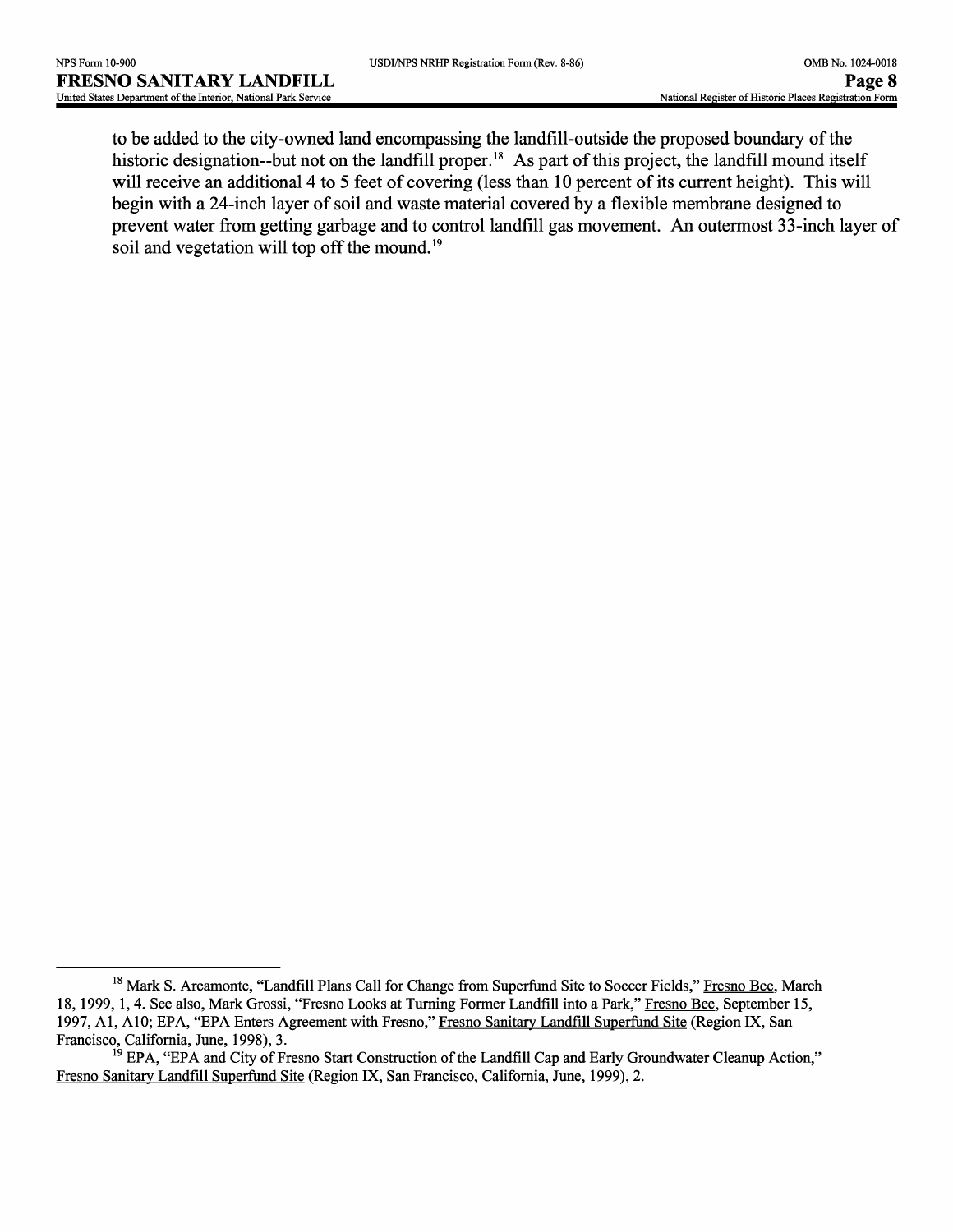### **8. STATEMENT OF SIGNIFICANCE**

Certifying official has considered the significance of this property in relation to other properties: Nationally:  $X$  Statewide: Locally:

| <b>Applicable National</b><br>Register Criteria: | $A \underline{X} B_C \underline{X} D$                                                                                                                      |
|--------------------------------------------------|------------------------------------------------------------------------------------------------------------------------------------------------------------|
| Criteria Considerations<br>(Exceptions):         | $A$ <sub>D</sub> $C$ <sub>D</sub> $E$ <sup>F</sup> <sub>G</sub> <sup>G</sup>                                                                               |
| NHL Criteria:                                    | I & IV                                                                                                                                                     |
| $NHL$ Theme $(s)$ :                              | VI. Expanding Science and Technology<br>2. Technological Applications<br>VII. Transforming the Environment<br>3. Protecting and Preserving the Environment |

Areas of Significance: Community Planning and Development, Engineering, Health/Medicine

| Period(s) of Significance: | 1937-1950                                                                                                                                                                       |
|----------------------------|---------------------------------------------------------------------------------------------------------------------------------------------------------------------------------|
| <b>Significant Dates:</b>  | 1937                                                                                                                                                                            |
| Significant Person(s):     | N/A                                                                                                                                                                             |
| Cultural Affiliation:      | N/A                                                                                                                                                                             |
| Architect/Builder:         | Jean L. Vincenz (Engineer)                                                                                                                                                      |
| Historic Contexts:         | XVIII. Technology (Engineering and Invention)<br>L. Fire, Safety, Sanitation, and Pollution Controls<br>XXX. American Ways of Life<br>G. Consumer Society of the $20th$ Century |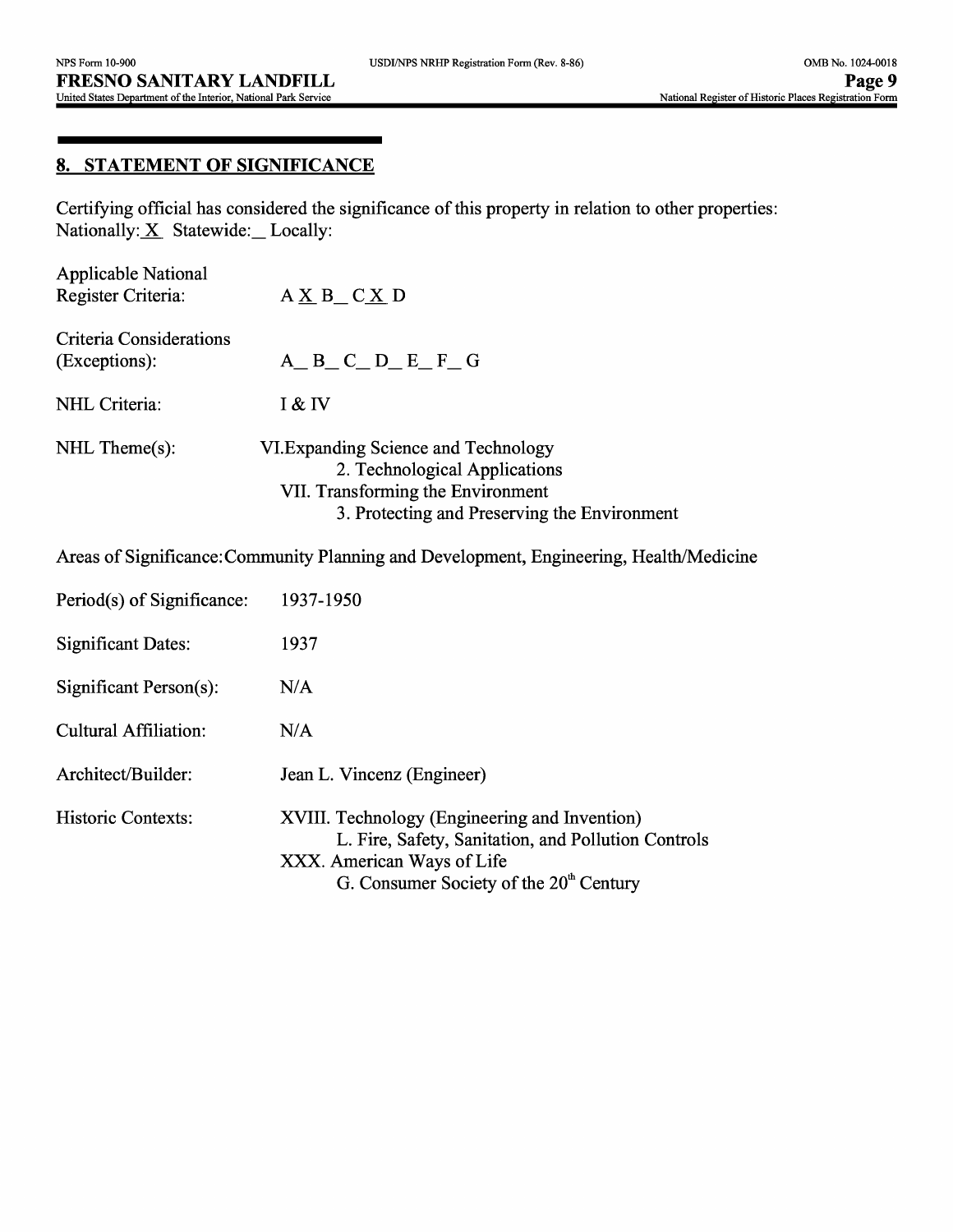### **State Significance of Property, and Justify Criteria, Criteria Considerations, and Areas and Periods of Significance Noted Above.**

The Fresno Sanitary Landfill (FSL) was opened in 1937 and closed in 1987. It is the oldest DtrueD sanitary landfill in the United States, and the oldest compartmentalized municipal landfill in the western United States, holding the service record of more than fifty years of continuous operation.<sup>20</sup> It is the first landfill to employ the trench method of disposal (discussed below) and the first to utilize compaction (also discussed below). In the strictest sense, New York City DcompartmentalizedD its refuse by placing it in deep holes and then covering the holes with dirt. But the layering of refuse and dirt in trenches, compacting the dirt and refuse, and then covering the filled areas daily to minimize rodent and debris problems represented the technique adopted by the builders of modern sanitary landfills, and thus represented a  $\text{It}$  anitary landfill, not simply a modification on older land-dumping methods. The FSL, according to an EPA report, Dwas a substantial improvement over the accepted methods of sanitary waste disposal at the time and a model for other landfills around the country."<sup>21</sup>

As the standard practices of land and water dumping drew increased criticism in the late-nineteenth and earlytwentieth centuries, engineers and sanitarians looked to a variety of alternatives to dispose of municipal solid wastes. They not only considered incineration and similar technologies to reduce or convert solid wastes to less voluminous amounts, but they gave renewed consideration to some of the older methods, such as using solid waste for filling low spaces and simply burying those wastes. They came to understand that these older methods, if properly managed, could be effective.<sup>22</sup> The practice of using waste for fill had been practiced for many years as a supplementary means of dealing with ashes and rubbish, and sometimes garbage. The use of organic wastes alone to fill ravines or to level roads was regarded as highly objectionable because it would putrefy and then smell. When garbage was mixed with large amounts of other materials, the practice was more acceptable, but rarely provided an adequate means for cities to dispose of all of their refuse. Landfilling never supplanted dumping on vacant land as a primary disposal method in this period, but remained an alternative for dealing with inorganic materials.

The "sanitary landfill" was the breakthrough that ultimately elevated the practice of filling to the status of primary disposal option in the United States until the late 1970s or 1980s. However, it did not come into substantial use until after World War II, stimulated in large measure by the success of the Fresno Sanitary Landfill and the work of its originator Jean Vincenz.<sup>23</sup>

<sup>23</sup>See Harry R. Crohurst, "Municipal Wastes: Their Character, Collection, and Disposal," Public Health Service Bulletin 107 (October 1920): 43-45; H. deB Parsons, The Disposal of Municipal Refuse (New York: John Wiley and Co., 1906), 78-80; D.C. Faber, "Collection and Disposal of Refuse," American Municipalities 30 (February 1916): 185-86; Robert

 $20$ NHL criterion exception 8 (regarding the eligibility of properties less than 50 years old) is determined to be not applicable in this case. The period of national significance is 1937 to 1950, the date of initial operation to the approximate date through which the Fresno Sanitary Landfill can be regarded as representing the leading edge of refuse disposal practices. By design, the landfill was intended to expand in height and length until the conclusion of its operational life in 1987.

<sup>&</sup>lt;sup>21</sup>U.S. Environmental Protection Agency, Fresno Sanitary Landfill: Superfund Site, Removal Action No. 1, 3. See also GeoSyntec Consultants, Final Remedial Action Work Plan: Construction and Operations Activities for Operable Unit 1: Fresno Sanitary Landfill, Fresno, California, 1-2; Camp Dresser & McKee, Inc., Final Administrative Order No. 90-24: Sampling and Analysis Plan for Fresno Sanitary Landfill, Fresno, California, 2-1.

 $^{22}$ Rudolph Hering and Samuel A. Greeley, Collection and Disposal of Municipal Refuse (New York: McGraw-Hill, 1921), 257.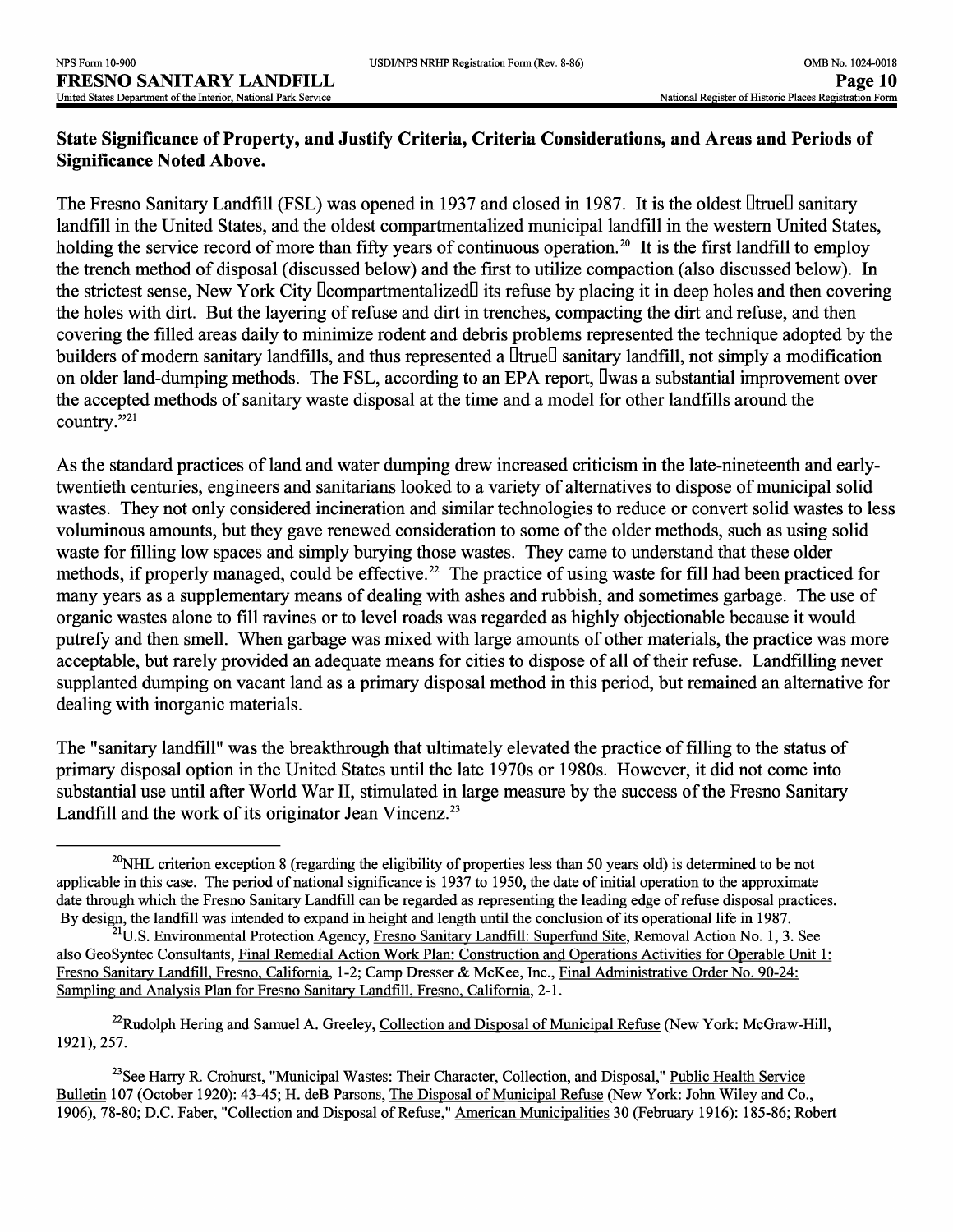Early attempts at sanitary fill were tried at Seattle, New Orleans, and Davenport, Iowa as early as the 1910s, but they were little more than land-based dumps and did not represent systematic or large-scale disposal using the methods that would become more popular after World War II. The modern practice began in Great Britain in the 1920s under the name "controlled tipping." However, London and cities in the vicinity simply were dumping wastes between houses and covering the piles with street sweepings, rather than taking the refuse to a special location and alternately layering the waste and dirt as in modern sanitary fills. The American equivalents to the British practice appeared in the 1930s in New York City, San Francisco, and Fresno, California. In New York, as mentioned above, refuse was placed in deep holes primarily in marshes and then the holes were covered with dirt. In San Francisco, layers of refuse were deposited in tidelands to produce additional land, but actual trenches were not dug. Fresnolls trench system with compaction, thus, was the most unique and most typical of modern landfill construction.<sup>24</sup>

Sanitary landfilling was a promising land disposal technology that combined features of filling and open dumping. To some authorities this method was initially regarded as nothing more than glorified open dumping, criticized it as labor-intensive, unsafe, and unsanitary. The idea of a "sanitary" fill was intriguing to several other experts, however, because of its promise to deal with a wide array of refuse and the potential economy of the disposal method.<sup>25</sup>

The man most responsible for developing, implementing, and disseminating the sanitary landfill in the United States was Jean Vincenz (1894-1989), who served as commissioner of public works, city engineer, and manager of utilities in Fresno, California from 1931 to 1941. Born in Enfield, Illinois, he completed high school and attended junior college in Fresno. He received a degree in civil engineering at Stanford University in 1918 and a degree in public administration from San Diego State College in 1958. After resigning from his positions in Fresno, he became assistant chief of the Repairs and Utilities Division of the Army Corps of Engineers headquarters in Washington, D.C. (1941-47), and then served as public works director of the San Diego County Public Works Department (1947-62). In 1960, he was named president of the American Public Works Association.<sup>26</sup>

When Vincenz became commissioner of public works in Fresno, he recommended not renewing the franchise of the Fresno Disposal Company, which operated an incinerator. Vincenz considered it little more than Da dutch

<sup>25</sup>See Rachel Maines and Joel Tarr, "Municipal Sanitation: Assessing Technological Cost, Risk and Benefit," (Case study, Carnegie-Mellon University, December, 1980), 16; ----Bounds, "Refuse Disposal in American Cities,"------------, 431-32.

 $^{26}$ "An Interview with Jean Vincenz," 1.

H. Wild, "Modern Methods of Municipal Refuse Disposal," American City 5 (October 1911): 207-208.

<sup>&</sup>lt;sup>24</sup>Melosi, Garbage in the Cities, 168; Melosi, "Historic Development of Sanitary Landfills and Subtitle D," Energy Laboratory Newsletter 31 (1994): 20; Ellis L. Armstrong, Michael C. Robinson, and Suellen M. Hoy, eds., History of Public Works in the United States. 1776-1976 (Chicago: American Public Works Association, 1976), 449-50; "An Interview with Jean Vincenz," Public Works Historical Society Oral History Interview 1 (Chicago: Public Works Historical Society, 1980), 9-10; John J. Casey, "Disposal of Mixed Refuse by Sanitary Fill Method at San Francisco," Civil Engineering 9 (October 1939): 590-92. See also "A Five-Year Plan on Sanitary Fills," Engineering News-Record 123 (August 3, 1939): 159; Craig E. Colten, "Chicago's Waste lands: Refuse Disposal and Urban Growth, 1840-1990," Journal of Historical Geography 20 (1994): 133-34.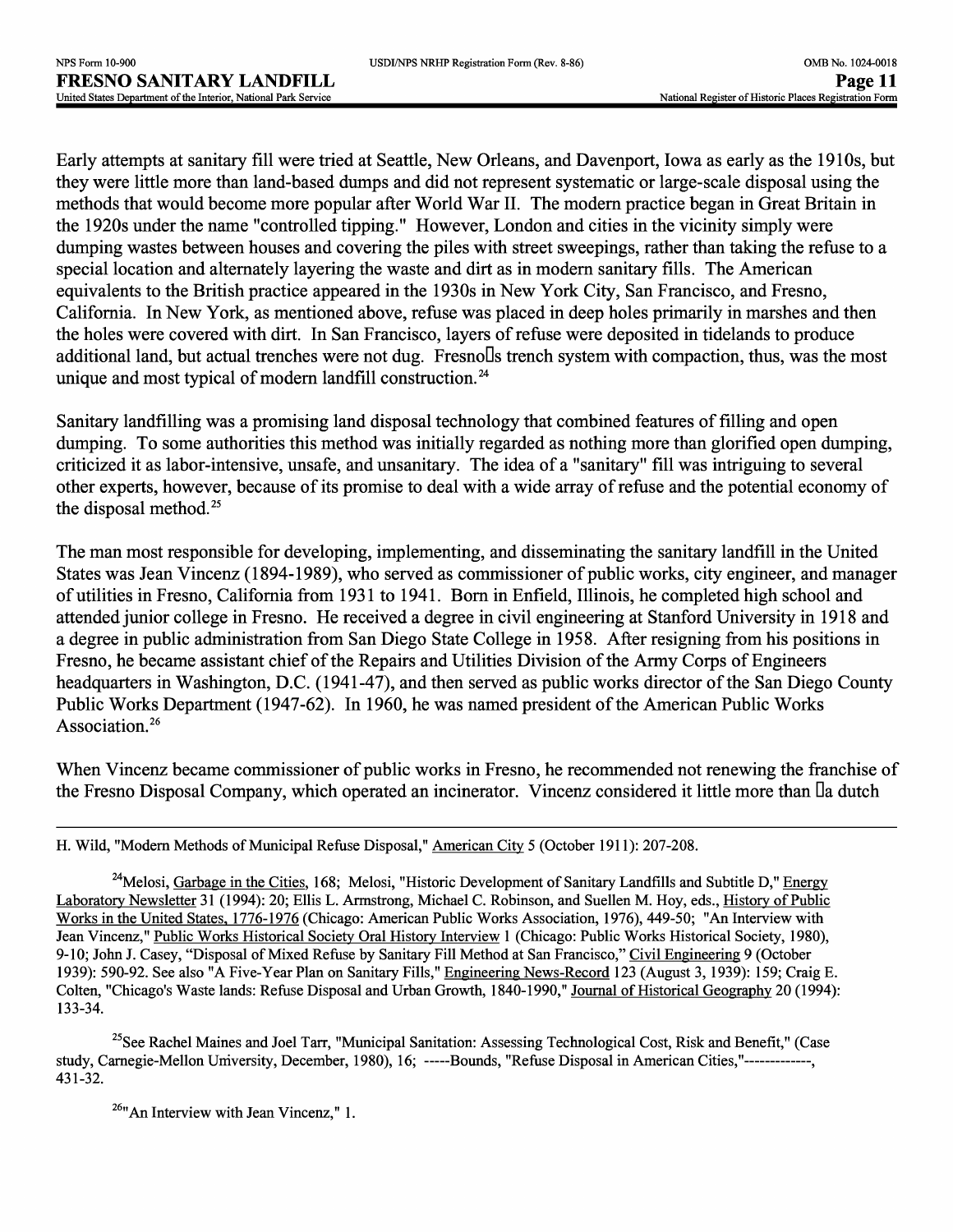oven,D of which the city had received many complaints. He favored public administration of collection and disposal of solid waste. Prior to developing his sanitary fill in Fresno, he studied British controlled tipping techniques, visited several California cities (including Berkeley, which utilized a fill on the mud flats of the bay), and consulted with a New York engineer active in developing its sanitary fill. He came to believe that a true sanitary landfill required different elements than those utilized elsewhere, especially systematic construction of refuse cells, a deeper cover of dirt between layers of refuse, and compaction of both the earth cover and the waste. The trench system and compaction ultimately employed at Fresno distinguished the FSL as a prototype for modern sanitary landfills $^{27}$ 

The initial sanitary landfill in Fresno, an experimental or demonstration fill, was opened on October 15, 1934, at the City Sewer Farm on Jensen Street, west of Cornelia Avenue, approximately three miles west of the nominated property. It was situated on a flat field several hundred feet from the main road. An option had been obtained by the city for a 120-acre plot of farm land within two miles of the city limits. A petition filed with the city commission complained about the possible negative effects of the dumping, and thus the option lapsed and the sewer farm site was selected. (While the City Sewer Farm now extends over 2,000 acres and is the site of the Fresno-Clovis regional wastewater disposal facility, the exact location of the original landfill cannot be confirmed. The site of the experimental or demonstration fill was neglected presumably because of the priority given to sewerage treatment at the City Sewer Farm and later under the authority of the Fresno-Clovis regional wastewater facility. No effort was made to retain the landfill's integrity for this reason and because a new site had been selected for the landfill. On the contrary, the nominated property had been obtained exclusively for use as a sanitary landfill, based on Vincenz's original concepts at the Sewer Farm, and was regarded as the city's primary solid waste disposal facility. That it operated as such until its closure in 1987, utilizing the innovative technology that Vincenz developed, and that the site has maintained a high historical integrity, makes a strong case for its designation as opposed to the experimental site.<sup>28</sup>

Vincenz was the first to use the "trench" or "cut and cover" ("fill and cover") method in the United States. As he described the technique.

A ramp was constructed running up to 3 or 4 feet in height by digging a ditch or trench 3 feet or more in depth and piling the dirt to form the ramp at one side. The trench was from 20 to 24 feet in width and the ramp was wide enough to allow the trucks to swing and back up to dump their loads into the trench.<sup>29</sup>

<sup>&</sup>lt;sup>27</sup>"Sanitary Landfill and the Decline of Recycling as a Solid Waste Management Strategy in American Cities," ----------, 19-21; "An Interview with Jean Vincenz;" Jean L. Vincenz, "Sanitary Fill at Fresno," Engineering News-Record 123 (October 26, 1939): 539-40; Vincenz, "The Sanitary Fill Method of Refuse Disposal," Public Works Engineers' Yearbook (1940), 187-201; Vincenz, "Refuse Disposal by the Sanitary Fill Method," Public Works Engineers' Yearbook (1944), 88-96; "The Sanitary Fill as Used in Fresno," American City 55 (February 1940): 42-43; Melosi, "Historic Development of Sanitary Landfills and Subtitle D," 20.

<sup>&</sup>lt;sup>28</sup>Vincenz, "The Sanitary Fill Method of Refuse Disposal," 187-8, 193; "The Sanitary Fill as Used in Fresno," 42. Jim Martin, e-mail message to author, March 9, 2000.

 $29$ Vincenz, "The Sanitary Fill Method of Refuse Disposal," 188.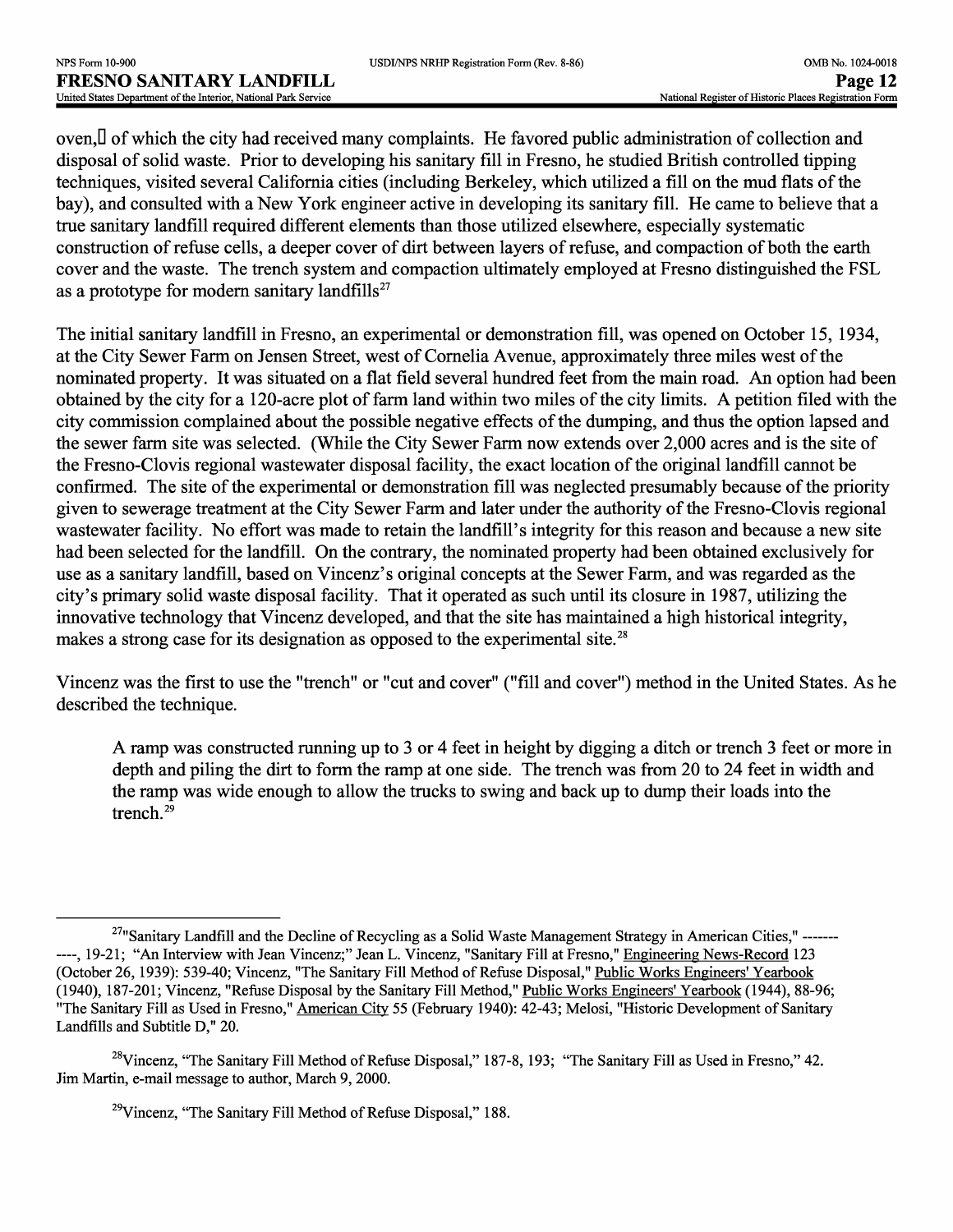Initially, operations involved a 1/2 yard track-laying dragline with a steel bucket hanging from a boom about 40 feet in length. 30 As Vincenz continued to explain:

a chain laid on the bottom of the truck is pulled by the shovel to move a false tail gate which slides the garbage into the trench...The shovel then levels off the garbage and compacts it by dropping the bucket on the pile of garbage. Then we are ready to begin covering. A second trench is dug parallel to the first trench and adjacent to it,...and the dirt from the second trench is spread on top of the garbage and is compacted by allowing the bucket to drop on top of the earth covering. The depth of the garbage in these first and second trenches was increased to continue the slope of the ramp until a depth of about 8 feet of garbage was reached. The fill was then leveled off...[A] compacted and settled cell of garbage is about 6 feet in depth.<sup>31</sup>

The trenches and the compaction process, along with the daily covering of the fill, were the unique features of the sanitary landfill in Fresno, although Vincenz argued that compaction was the more important of the two. No one had ever emphasized compaction of the earth cover and the waste itself before Vincenz. In England, he stated, Deities had just dumped the refuse and put the street sweepings on it." In New York, they dug deep holes of from 10 to 15 feet deep in marshy areas and filled them with refuse and Deasually cover the hole over and go on." In Berkeley, they were conducting disposal by fill similar to New York by filling tidelands to make an airfield (although the filled area proved too unstable to successfully maintain a usable airfield), and using street sweepings (which could include manure and other wastes) for the top of the fill instead of a real cover. As a result rats infested the area and to Vincenz's thinking, without compaction and without a real cover (ranging in depth from *12 to 24* inches) you would attract rats and thus could not claim to have a "sanitary"  $landfill.<sup>32</sup>$ 

The 2  $\ln 2$  years of operation at the sewer farm site was considered a success. Vincenz and his crew planted trees at the site and generally attempted to keep the area clean. The Fresno Waste Disposal Department encouraged visitors and attracted classes of school children, engineers, city managers, and other city officials to examine the operation. However, the experimental facility was not large enough to accommodate the waste of Fresno for a long period of time, and most importantly, Vincenz was concerned that the property was too far from Fresno to make transportation costs affordable. Vincenz, therefore, sought a more permanent site for his landfill closer to downtown Fresno. Through newspaper advertisement and by contacting real estate agents, bids were received on seven or eight different parcels of land. Appraisals soon followed. A 90-acre parcel three miles from city hall was purchased in 1937, which became the Fresno Sanitary Landfill. At this point the city began filling 4 1/3 acres per year with approximately 24,000 tons of mixed refuse~5,500 tons per acre—at a cost of 24 cents per ton. <sup>33</sup>

 $30$ "The Sanitary Fill as Used in Fresno," 42.

<sup>&</sup>lt;sup>31</sup>Vincenz, "The Sanitary Fill Method of Refuse Disposal," 188-89.

<sup>&</sup>lt;sup>32</sup>The experience in Fresno indicated that rats would not burrow through more than six inches of earth, the amount Vincenz employed, but not necessarily so in other cities. See "An Interview with Jean Vincenz," 9-11; "The Sanitary Fill as Used in Fresno," 43. Jim Martin, e-mail message to author, March 12, 2000.

<sup>&</sup>lt;sup>33</sup>"City Seeks New Site for Waste Disposal Plant," Fresno Bee, August 12, 1937; "Site Near City is Planned for Waste Disposal," Fresno Bee. July 21, 1937; Vincenz, "The Sanitary Fill Method of Refuse Disposal," 190-92. Final action on the purchase of the 90-acre plot was delayed for several days by the city commission to consider an alternative disposal option, -a new reduction process-that would extract resalable items from the waste. The process required separation of garbage from other wastes, and Vincenz argued correctly that Fresno residents "would not stand for it." See "Waste Disposal Reduction Plan is Offered City," Fresno Bee, September 10, 1937; "Backers of Waste Disposal Plant Exhibit Process,"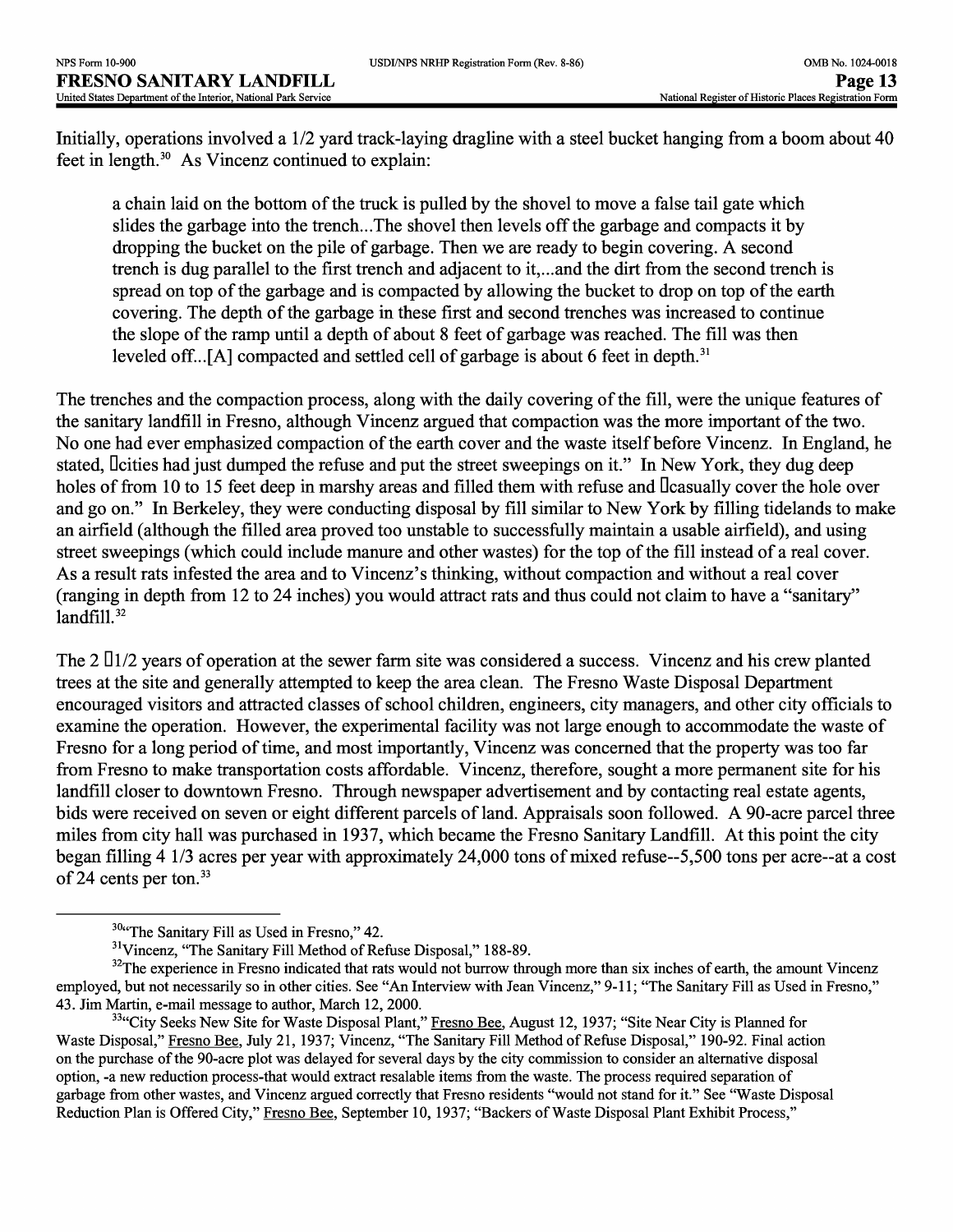After a few years of operation at the new site a larger capacity dragline with a longer boom was employed, which increased the effectiveness of the operation. The dragline method continued until the late 1960s when self-loading elevating scrapers to move the dirt from the trench to the cover area, were employed. A bulldozer had been added earlier to make the spreading of the waste and its compaction easier. In the 1970s, a large compaction machine was purchased, which helped to extend the life of the facility without requiring major purchases of land. In the last few years of the landfill cover material was imported from other locations. About 1960 the first compactor trucks replaced the open-body collection trucks that brought refuse to the site. <sup>34</sup>

On a visit to Fresno in 1939 to view the landfill, Stanley Pinel, who was conducting a nationwide survey of disposal methods for the American Public Works Association in Chicago, remarked that the Fresno operation was unique and more economical than other methods. **DHowever**," he stated, Dthe matter of cost and whether the Fresno or a similar method should be used rests to a great extent in the value of the land to be used and its accessibility." In FresnoDs case the operation was economical and satisfactory, he added, because the refuse was dumped and filled in a single operation, unlike in other cities where separate steps are taken, which increased costs of disposal. Vincenz was pleased by these comments and those of officials in other cities who were interested in the new method of disposal.<sup>35</sup>

Sanitary landfills in the major cities of San Francisco and New York got more immediate attention than Vincenz's fill in relatively obscure Fresno. San Francisco began its operations in 1932 initially as an emergency measure, and not until 1936 did it operate effectively as a primary disposal option for the city. Storm damage, disagreeable odors, and settling problems plagued the site during the intervening years. Unlike the Fresno fill, San Francisco's was constructed along tidal flats on the bay. The waste was utilized for reclaiming land eventually used for industrial purposes. The farthest edge of the fill created new shoreline as refuse was deposited into the bay at low tide. Such modifications of the shoreline and leaching problems from the fill eventually raised major environmental concerns, but at the time, the practice was regarded as a success.<sup>36</sup>

The New York landfill began in 1936, a year later than Vincenz's experimental fill. Its design was different than the Fresno enterprise, although much larger, and was intended as a land reclamation project not a new disposal prototype. (Both in the case of the New York and San Francisco fills, a primary goal was to create developable land, not to devise a new disposal option per se. The Fresno site is a significant prototype because its primary intent was to create a new disposal option for MSW.) Additionally, the front of the fill was not sealed like the Fresno fill, which made an air-tight seal around the whole area. It was located at Rikers Island, the site of a city prison. Originally a 60-acre island, Rikers had grown to more than 400 acres because of fill

Fresno Bee. September 11, 1937. See also "New Plan for Garbage Disposal Dropped By City," Fresno Bee. September 20, 1937.

34James Martin, "Fresno City Landfill, 1935-1987" (Fresno, CA, n.d.).

<sup>35</sup>"Expert Praises Fresno Plan of Garbage Disposal," Fresno Bee. March 9, 1939; "Vincenz Says Fresno Garbage Disposal Plan Meets Eastern Favor," Fresno Bee. October 23, 1939. See also "Fresno Garbage Fill Given State Health Approval," Fresno Bee, August 19, 1938; "City's Disposal System Approved by Engineers," Fresno Bee, April 22, 1937; "Writer Praises Fresno Garbage Disposal Method," Fresno Bee, June 19, 1937.

<sup>36</sup>"Sanitary-Fill Refuse Disposal at San Francisco," Engineering News-Record 116 (February 27, 1936): 314-17; "Fill Disposal of Refuse Successful in San Francisco," Engineering News-Record 116 (July 6, 1939): 27-28; J. C. Geiger, "Sanitary Fill Method," Civil Engineering 10 (January 1940): 42; John J. Casey, "Disposal of Mixed Refuse by Sanitary Fill Method at San Francisco," Civil Engineering 9 (October 1939): 590-92.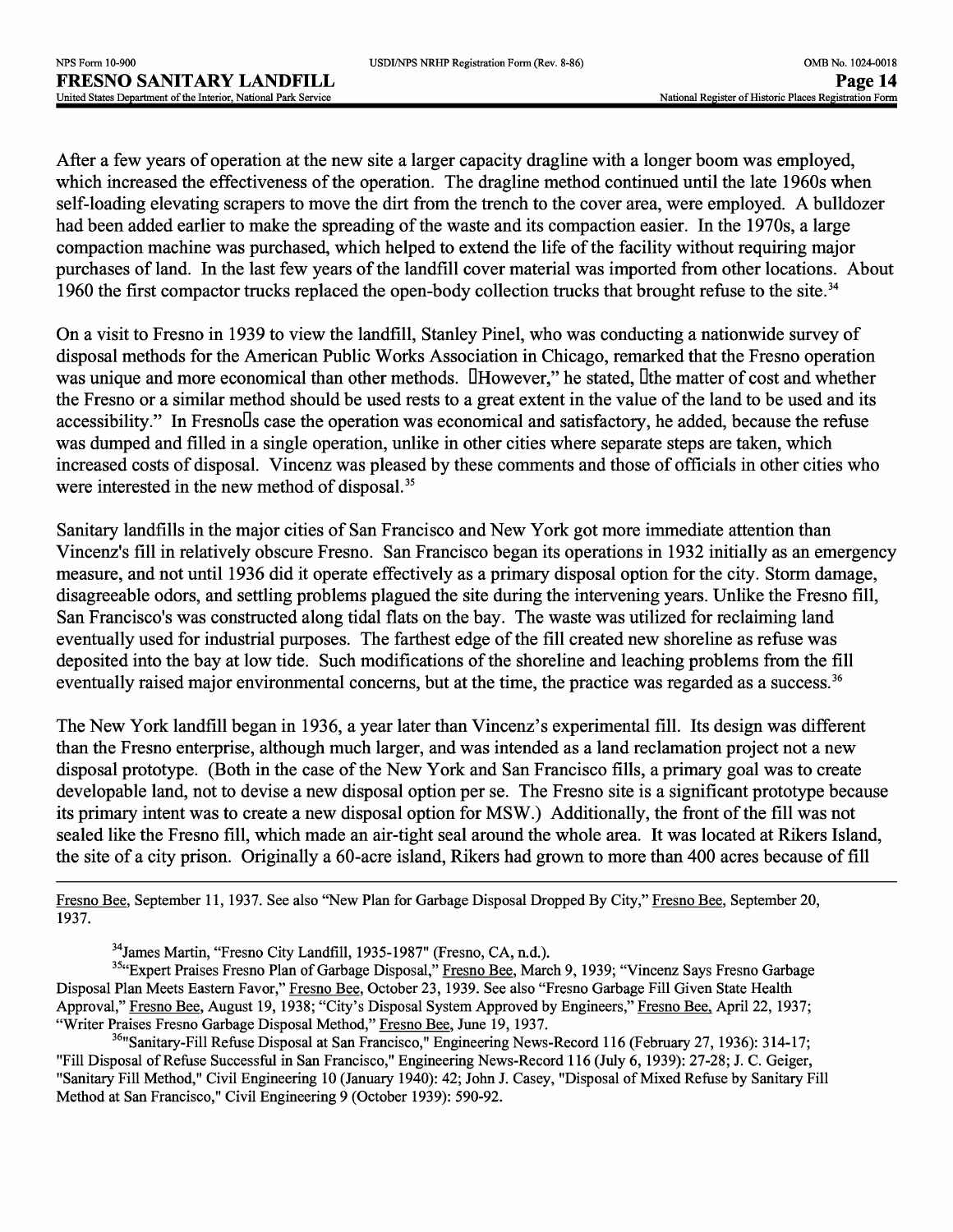operations dating back to the previous century. Pleased with the sanitary fill project, city officials authorized other sites in the 1930s, with the expectation of reclaiming additional land. Not everyone was happy with the decision. Debate broke out on the degree to which the sites were indeed "sanitary," and political battles arose over the conduct of the Department of Sanitation in carrying out its disposal policy. This turmoil was not sufficient to undermine the practice in the city. $37$ 

While there was no mass scramble to build sanitary landfills in the 1930s and early 1940s, momentum was slowly shifting in that direction. In Baltimore, for instance, a sanitary landfill was undertaken because of insufficient manpower to run the city's incinerators during the war. The new operation was so successful that the city decided to continue the practice at war's end.<sup>38</sup>

During World War II, the U.S. Army Corps of Engineers experimented with sanitary landfills. In 1941, Jean Vincenz accepted a post as assistant chief of the Repairs and Utilities Division of the Corps of Engineers. The Army needed to develop a disposal method to handle the great variety and amounts of waste at camps and other installations, and, at the same time, was unwilling to utilize critical materials on the building of incinerators. While Vincenz was skeptical about extensive adoption of sanitary fills in the Army without sufficient supervision and adequate equipment, he followed his orders to implement the fills. The Corps of Engineers employed several types of motorized equipment (including the bullclam to compact the earth and the front-end skip loader to move materials) to construct several fills. By 1944, 111 posts were using sanitary landfills to dispose of their refuse. By the end of 1945 almost 100 American cities had adopted the sanitary landfill. This was due in no small part to the recommendation of the United States Public Health Service (USPHS) in 1943 that sanitary fills should be viewed as emergency wartime measures to conserve labor and materials. <sup>39</sup>

The sanitary landfill became a universally accepted disposal option after World War II in the United States. In the 1950s the Sanitary Engineering Division of the American Society of Civil Engineers prepared a manual on sanitary landfilling which became a standard guide. It defined sanitary landfilling as "a method of disposing of refuse on land without creating nuisances or hazards to public health or safety, by utilizing the principles of engineering to confine the refuse to the smallest practical area, to reduce it to the smallest practical volume, and to cover it with a layer of earth at the conclusion of each day's operation, or at such more frequent intervals as may be necessary."<sup>40</sup>

During the 1950s and 1960s the prevailing wisdom among those involved in solid waste management was that sanitary landfilling was the most economical form of disposal, and at the same time, sometimes offered a method which produced reclaimed land. Finally, in the 1970s, solid waste professionals and others began to

<sup>&</sup>lt;sup>37</sup>"Sanitary Landfill and the Decline of Recycling as a Solid Waste Management Strategy in American Cities," 22-25; Vincenz, "The Sanitary Fill Method of Refuse Disposal," 199. See also Desmond P. Tynan, "Modern Garbage Disposal," American City 54 (June 1939): 100-0; Rolf Eliassen and Albert J. Lizee, "Sanitary Land Fills in New York City," Civil Engineering 12 (September 1942): 483-86.

<sup>&</sup>lt;sup>38</sup>W. Rayner Straus, "Use of Sanitary Fill in Baltimore to Continue After the War," American City 60 (January 1945): 82-83.

<sup>&</sup>lt;sup>39</sup>"An Interview with Jean Vincenz, 17-19; Vincenz, "Refuse Disposal by the Sanitary Fill Method," 88-89; Melosi, "Historic Development of Sanitary Landfills and Subtitle D," 20; ------- Municipal Refuse Disposal, --------, 91-92. See also "Sanitary Fill for Montgomery County," American City 60 (April 1945): 15.

 $40$ Melosi, "Historic Development of Sanitary Landfills and Subtitle D," 20.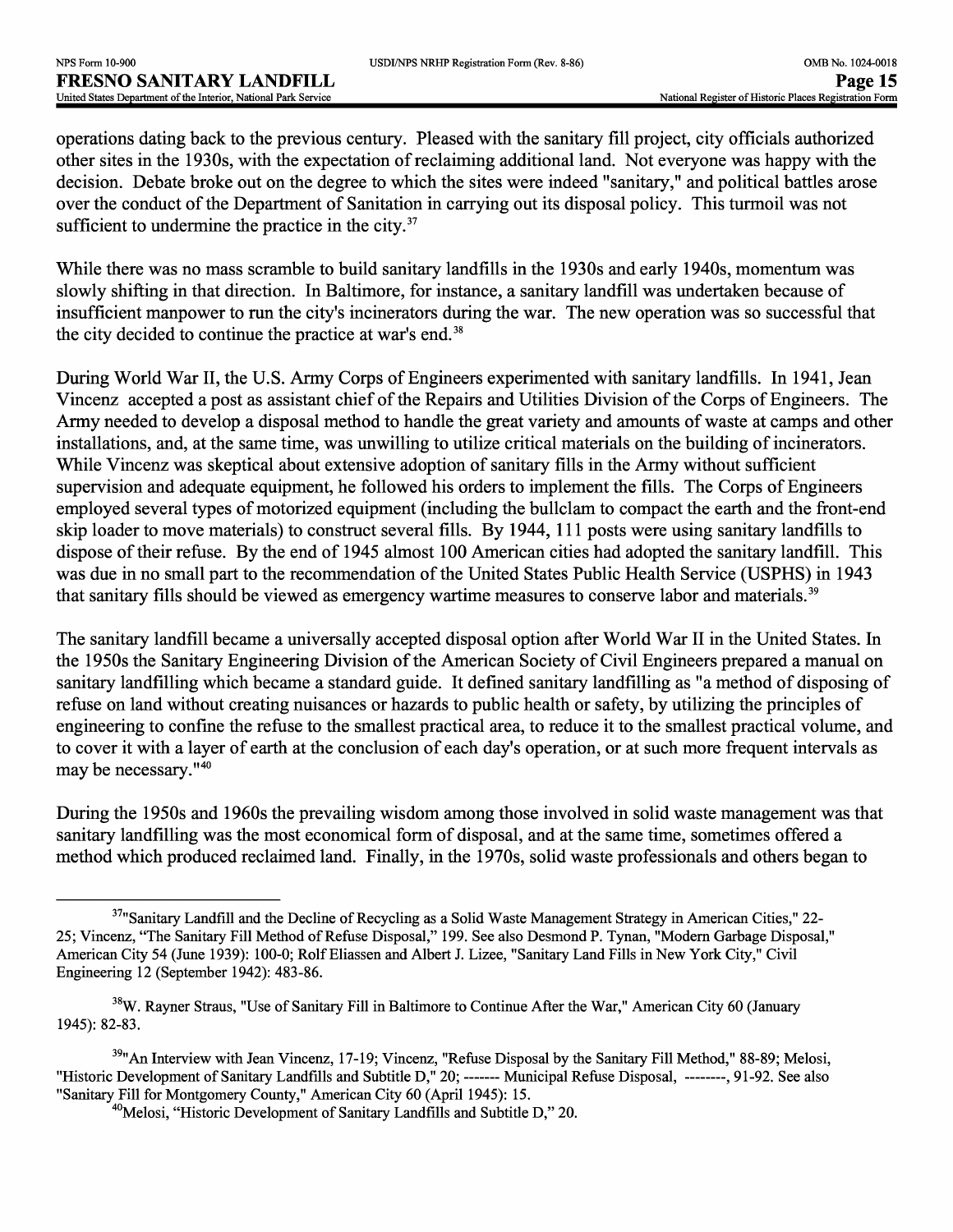doubt the adequacy of the sanitary landfill exclusively to serve the future disposal needs of cities. The major point of discussion was the problem in acquiring adequate space. Ironically, the thing that made sanitary landfills attractive as a disposal option--availability of cheap and abundant land--was the very argument turned on its head in the 1970s to criticize it. Siting new landfills became problematic in some parts of the country, especially in the Northeast. Many communities simply did not set aside land specifically designated for waste disposal facilities. Availability of land was only the most obvious point of contention. Landfill siting is treacherous business because of citizen resistance and increasingly rigid environmental standards. A great deal has been made of the NIMBY syndrome--Not in My Back Yard--which reveals growing skepticism with the environmental soundness of landfills, especially those that were unlined (with the potential to leach toxic materials into groundwater) and/or made no provisions for monitoring methane gases building up in the landfill. Equally important, NIMBY has received wider press coverage because of attempts to site landfills beyond the inner-city along the urban fringe, where the population is not characteristically poor. But despite its growing problems in the 1970s and after, the sanitary landfill was clearly a pioneering disposal option in the United States, possibly the most significant and universally adopted disposal technology yet developed.<sup>41</sup>

The Fresno Sanitary Landfill is an important historical site because it established the prototype for the modern sanitary landfill in the United States, particularly in the developmental stages of that technology from 1937 to 1950. Vincenz's design, incorporating the trench method, layering of waste and dirt, and the daily covering of the fill area introduced a method of disposal that for its time provided a systematic and hygienic method of disposal through the use of the best technology available. No other solid waste disposal option was as widely utilized in the United States and elsewhere as the sanitary landfill. And although the method has drawn criticism is recent years, there is not likely to be a single disposal option developed for many years that will attain such universal acceptance and use.

# **9. MAJOR BIBLIOGRAPHICAL REFERENCES**

## **Reports and Government Documents**

Camp Dresser & McKee, Inc. City of Fresno, Fresno Sanitary Landfill: Remedial Investigation Report, Final. Walnut Creek, CA: Camp Dresser & McKee, Inc., May 20, 1994.

- . Final Administrative Order No. 90-24: Sampling and Analysis Plan for Fresno Sanitary Landfill, Fresno, California. Walnut Creek, CA: Camp Dresser & McKee, Inc., July 12, 1991.
- \_\_\_\_. Fresno Sanitary Landfill, Administrative Order (Docket No. 90-19): Methane Barrier Vacuum System Plan. Walnut Creek, CA: Camp Dresser & McKee, Inc., November 15, 1990.
	- \_\_\_\_. Fresno Sanitary Landfill: South Methane Barrier System: Start-Up. Walnut Creek, CA: Camp Dresser & McKee, Inc., November 3, 1991.

 $41$  Ibid., 20-24.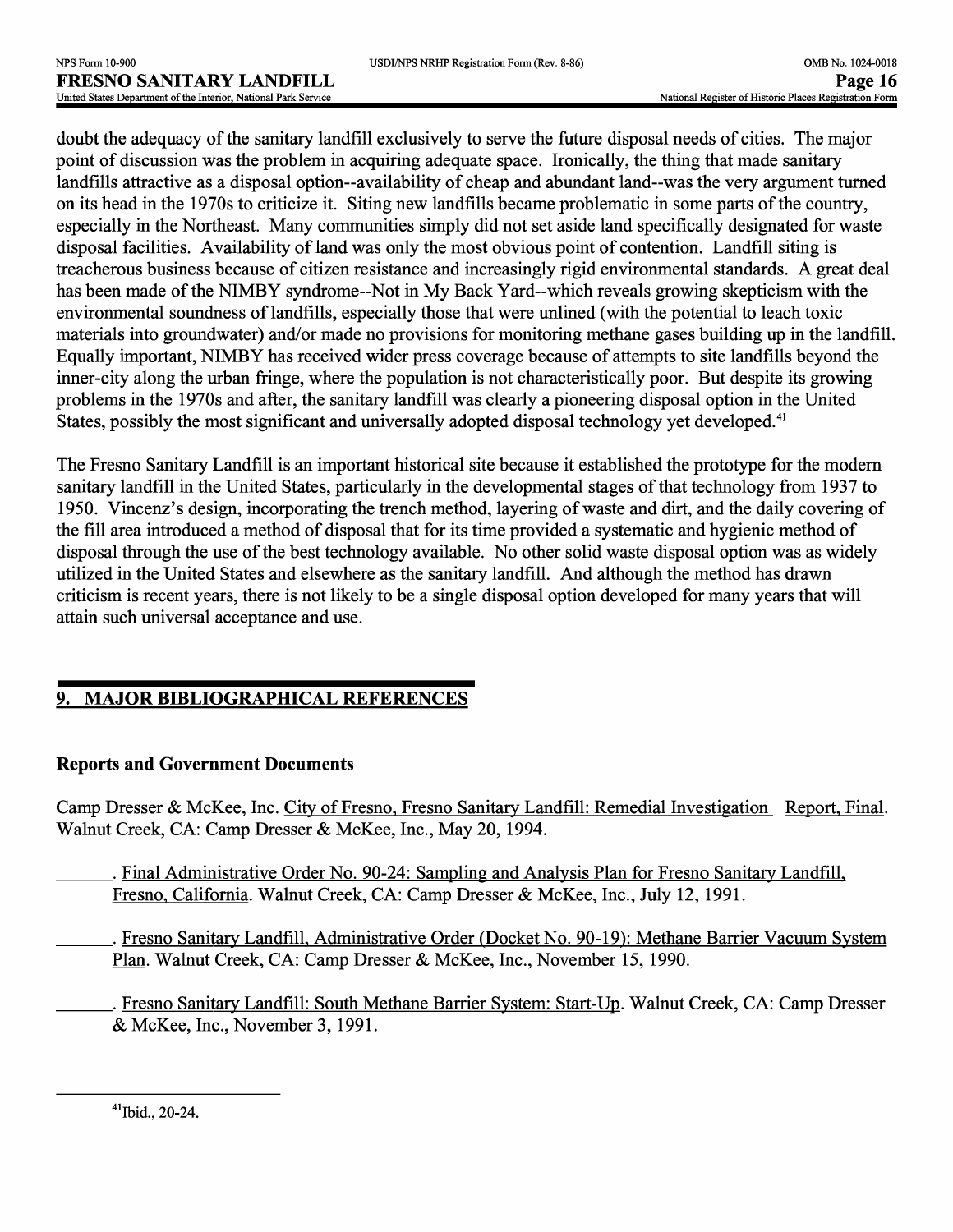. Investigation and Feasibility Study for Fresno Sanitary Landfill. Walnut Creek, CA: Camp Dresser & McKee, Inc., 1990.

. Revised Final Remedial Investigation and Feasibility Study Work Plan for Fresno Sanitary Landfill, Fresno, California. Walnut Creek, CA: Camp Dresser & McKee, Inc., July 24, 1991.

Earth Sciences Associates. Phase I: Geologic and Hydrogeologic Investigation of the Fresno Landfill. Palo Alto, CA: Earth Sciences Associates, December, 1998.

GeoSyntec Consultants. Design of Source Control Operable Unit: Fresno Sanitary Landfill, Fresno, California. Volume I: Design Report. Walnut Creek, CA: GeoSyntec Consultants, March 24, 1997.

\_\_\_\_. Final Remedial Action Work Plan: Construction and Operations Activities for Operable Unit 1: Fresno Sanitary Landfill, Fresno, California. Walnut Creek, CA: GeoSyntec Consultants, March 3, 1999.

- U.S. Environmental Protection Agency. DEPA and City of Fresno Start Construction of the Landfill Cap and Early Groundwater Cleanup Action." Fresno Sanitary Landfill Superfund Site. Region IX, San Francisco, California, June, 1999.
- \_\_\_\_. DEPA Enters Agreement with Fresno." Fresno Sanitary Landfill Superfund Site. Region IX, San Francisco, California: June 1998.

\_. Fresno Sanitary Landfill: Superfund Site. Removal Action No. 1. U.S. EPA. Region IX, n.d.

### **Secondary Sources**

- American Public Works Association, Municipal Refuse Disposal. Chicago: Public Administration Service, APWA, 1970.
- Jean Vincenz." Public Works Historical Society Oral History Interview 1. Chicago Public Works Historical Society, Chicago, IL, 1980.
- Armstrong, Ellis L., Michael C. Robinson, and Suellen M. Hoy, eds. History of Public Works in the United States, 1776-1976. Chicago: American Public Works Association, 1976.
- Hering, Rudolph, and Samuel A. Greeley. Collection and Disposal of Municipal Refuse. New York: McGraw-Hill, 1921.

Kharbanda, O.P., and E.A. Stallworthy. Waste Management. New York: Auburn House, 1990.

Maines, Rachel, and Joel Tarr. "Municipal Sanitation: Assessing Technological Cost, Risk and Benefit." Case study, Camegie-Mellon University, December 1980.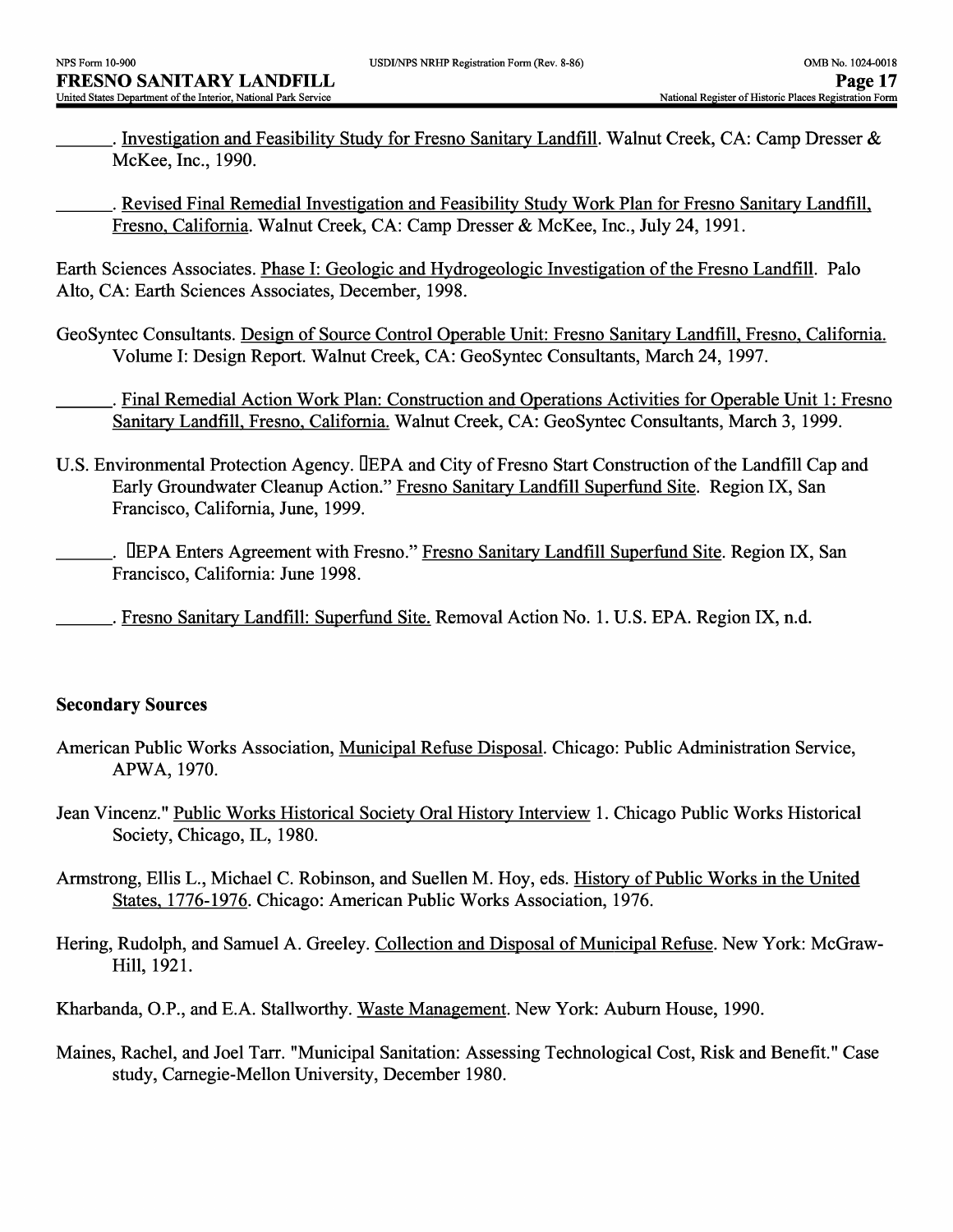Melosi, Martin V. Garbage in the Cities: Refuse, Reform, and the Environment, 1880-1980. College Station, TX: Texas A&M University Press, 1981.

. IA Historic Development of Sanitary Landfills and Subtitle D.I Energy Laboratory Newsletter 31. (Spring 1994): 20-24.

\_\_\_\_. The Sanitary City: Urban Infrastructure in America from Colonial Times to the Present. Baltimore: Johns Hopkins University Press, 2000.

Neal, Homer A., and J.R. Schubel. Solid Waste Management and the Environment: The Mounting Garbage and Trash Crisis. (Englewood Cliffs, NJ: Prentice-Hall, 1987.

Rathje, William, and Cullen Murphy. Rubbish! The Archeology of Garbage. (New York: Harper Collins, 1992.

Previous documentation on file (NPS):

- \_ Preliminary Determination of Individual Listing (36 CFR 67) has been requested.
- \_ Previously Listed in the National Register.
- \_ Previously Determined Eligible by the National Register.
- \_ Designated a National Historic Landmark.
- \_ Recorded by Historic American Buildings Survey: *#*
- **Recorded by Historic American Engineering Record: #**

Primary Location of Additional Data:

- \_ State Historic Preservation Office
- \_ Other State Agency
- \_ Federal Agency
- Local Government
- **University**
- X Other (Specify Repository): Engineering Journals

### **10. GEOGRAPHICAL DATA**

Acreage of Property: Approximately 140 acres

| UTM References: |                        | <b>Zone Easting Northing</b> |
|-----------------|------------------------|------------------------------|
|                 |                        | A: 11 247540 4065580         |
|                 | B: 11 247510 4064670   |                              |
|                 | $C: 11$ 247110 4064670 |                              |
|                 | D: 11 247120 4065580   |                              |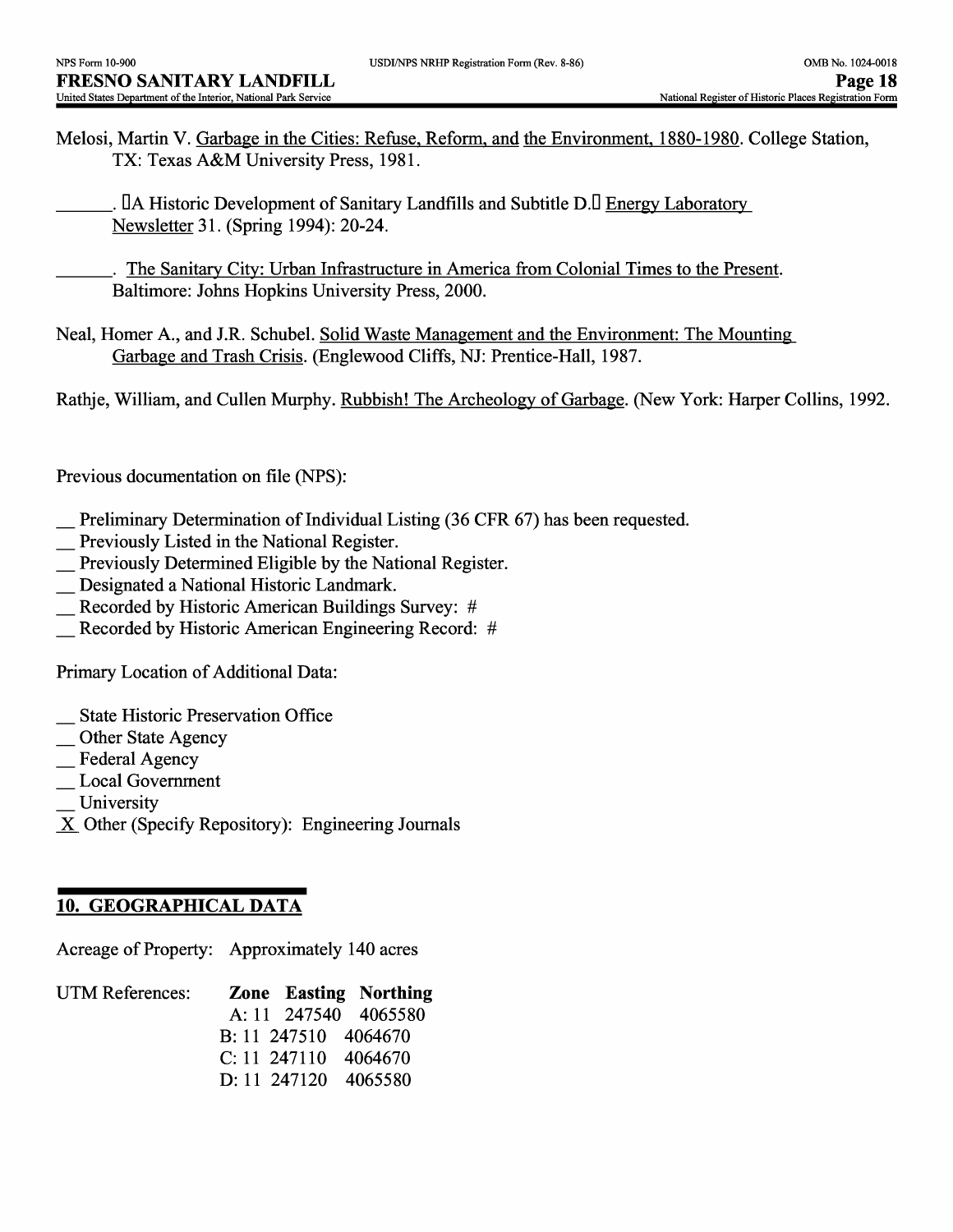| USDI/NPS NRHP Registration Form (Rev. 8-86) |  |  |  |
|---------------------------------------------|--|--|--|
|---------------------------------------------|--|--|--|

### Verbal Boundary Description:

The nominated resource is a large mound, rectangular in plan, situated near the southwest corner of West and Jensen Avenues. More specifically, the northeast corner of the mound begins at a point 220 feet south of Jensen Avenue, and 100 feet west of West Avenue. The NHL boundary follows the perimeter of the elevated mound 4350 feet southward in a slightly irregular line, generally 50 to 100 feet west of West Avenue. The distinct contour line then turns west for 120 feet, then north in a slightly irregular line for 4300 feet. The proposed NHL boundary turns east, at a point 300 feet south of Jensen Avenue, running in a slightly irregular line for 1200 feet until returning to the point of origin.

### Boundary Justification:

The nominated resource is the sanitary landfill Dstructure" begun in 1937 and increased in size as its operational life continued (based on the original expandable design) until 1987. The nominated resource boundary is confined to the man-made mound that is clearly discernable due to the obvious rise in elevation on an otherwise flat terrain.